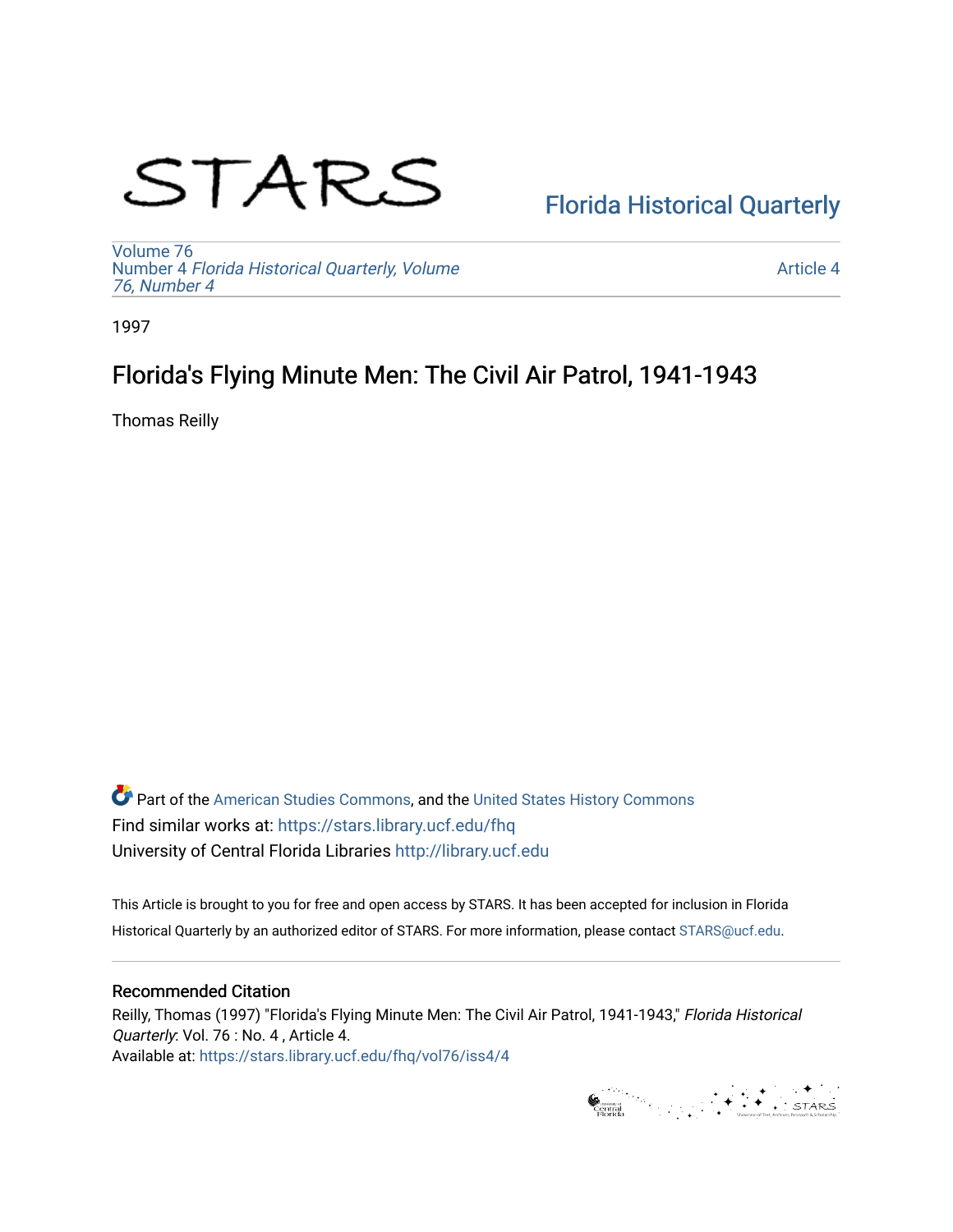## Florida's Flying Minute Men: The Civil Air Patrol, 1941-1943

#### *by* THOMAS REILLY

s the United States teetered on the brink of war, many worried **A** that the country was woefully unprepared to defend its own shores. Several prominent Americans developed the idea of a civilian defense force to patrol the offshore waters of the Atlantic and Pacific Oceans and the Gulf of Mexico. A committee headed by Gill Robb Wilson, National Aeronautic Association president and aviation editor for the New York *Herald Tribune,* presented a Civil Air Patrol (CAP) plan to Fiorello H. LaGuardia, director of the United States Civilian Defense, mayor of New York City, and World War I flyer. Unlike many of his civilian and military counterparts, LaGuardia took seriously the threat of German submarines, once telling a *New York Times* reporter that "[w]e've got to hustle and provide our forces with everything they need so they can end the menace as soon as possible."<sup>1</sup>

From the earliest stages of planning, lower-ranking officers of the army air forces had given only half-hearted support to the role of the Civil Air Patrol. The navy was even less supportive. On March 4, 1942, representatives of the Tanker Committee of the Petroleum War Council suggested the navy authorize the use of Civil Air Patrol aircraft to patrol sea-lanes. Major General Carl Spaatz of the army air forces was warm to the idea; Admiral Ernest J. Ring, the Atlantic Fleet commander, was not. In fact, Rear Admiral Donald B. Duncan, assistant chief of staff, claimed CAP was "a scheme promoted by the builder[s] of pleasure aircraft" interested in selling more airplanes. Rear Admiral Richard S. Edwards, deputy chief of staff for operations, believed the Civil Air Patrol would "serve no useful purpose except to give merchant ships the illusion that an

Thomas Reilly is an aviation consultant with over twenty-five years experience in the airline industry. He is the author of *Jannus, An American Flier* (Gainesville, 1997).

<sup>1.</sup> Ladislas Farago, *The Tenth Fleet* (New York, 1962), 13.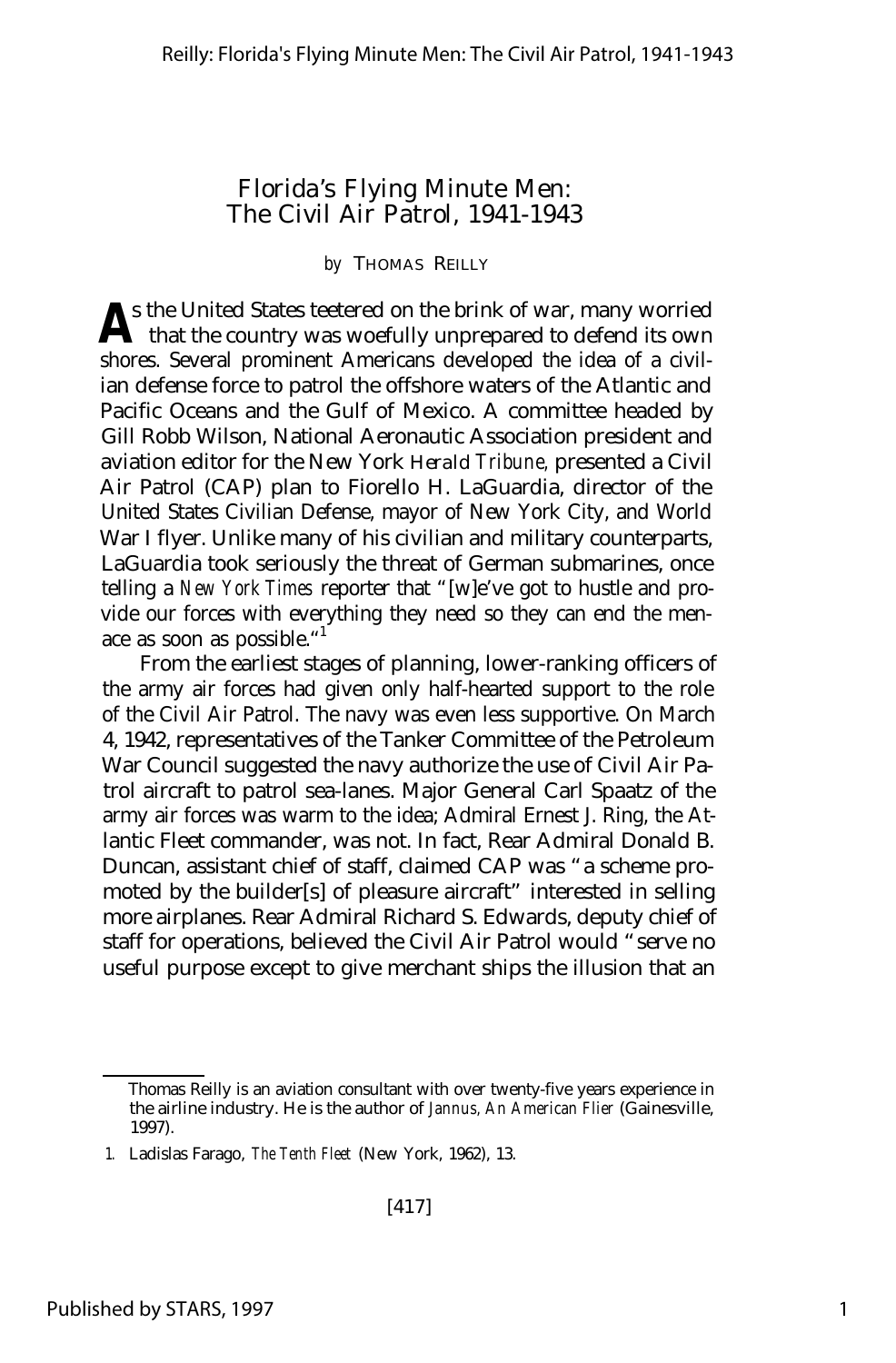adequate air patrol is being maintained" and that "lost amateur flyers will require the use of anti-sub vessels to look for them."<sup>2</sup>

The navy's opposition to the Civil Air Patrol stemmed from inter-branch conflict dating back to 1921 when Colonel William F. Mitchell embarrassed the navy by proving that airpower was more than capable of destroying armor-plated sea-going warships. Furthermore, as Ladislas Farago pointed out in *The Tenth Fleet,* "[s]ince the U-boat was, for all practical purposes, an integral part of the war at sea, the Navy took it for granted that overall jurisdiction should be vested in it."<sup>3</sup> Finally, the army air forces and the navy had far different approaches to the German submarine threat. According to Farago, Admiral Ernest Ring and the navy "had a preventive approach to the problem, concentrating on the protection of convoys and leaving offensive action to escort vessels, mostly when the U-boats mounted their attacks. The Air Force thought this approach far too defensive, if not defeatist. It advocated an offensive approach to seek out and attack the U-boats wherever they were and destroy them before they could attack. "4

Bringing the CAP to life was not an easy task. *The Sportsman Pilot* opined that "[o]fficial indifferences and the good old Army game prevented anything concrete from happening. . . . "<sup>5</sup> Fortunately, General Henry H. Arnold did not share that view and appointed a board to study the proposal. Headed by Brigadier General George E. Stratemeyer, the board was comprised of Colonel Harry H. Blee, Major Lucius P. Ordway Jr., and Major Alexis B. McMullen, the former director of Florida's state aviation department. The board unanimously embraced the idea of the CAP. The farsighted General Arnold undoubtedly deserves much of the credit for the Civil Air Patrol. *U.S. Air Services* reported that "many officers of the Army and Navy were inclined to look askance at these civilian airmen in their put-puts and wanted to ground them for the duration."<sup>6</sup>

The prototype for the Civil Air Patrol was the New Jersey Civil Air Defense Services, an organization that had been developed by Gill Robb Wilson. It used New Jersey's civil aviation fleet for "liaison

<sup>2.</sup> Michael Gannon, *Operation Drumbeat* (New York, 1990), 355-56.

<sup>3.</sup> Farago, *The Tenth Fleet,* 102.

<sup>4.</sup> Ibid., 103.

<sup>5.</sup> *The Sportsman Pilot,* January 15, 1942, 22.

<sup>6.</sup> *U.S. Air Services,* March 1943, 18.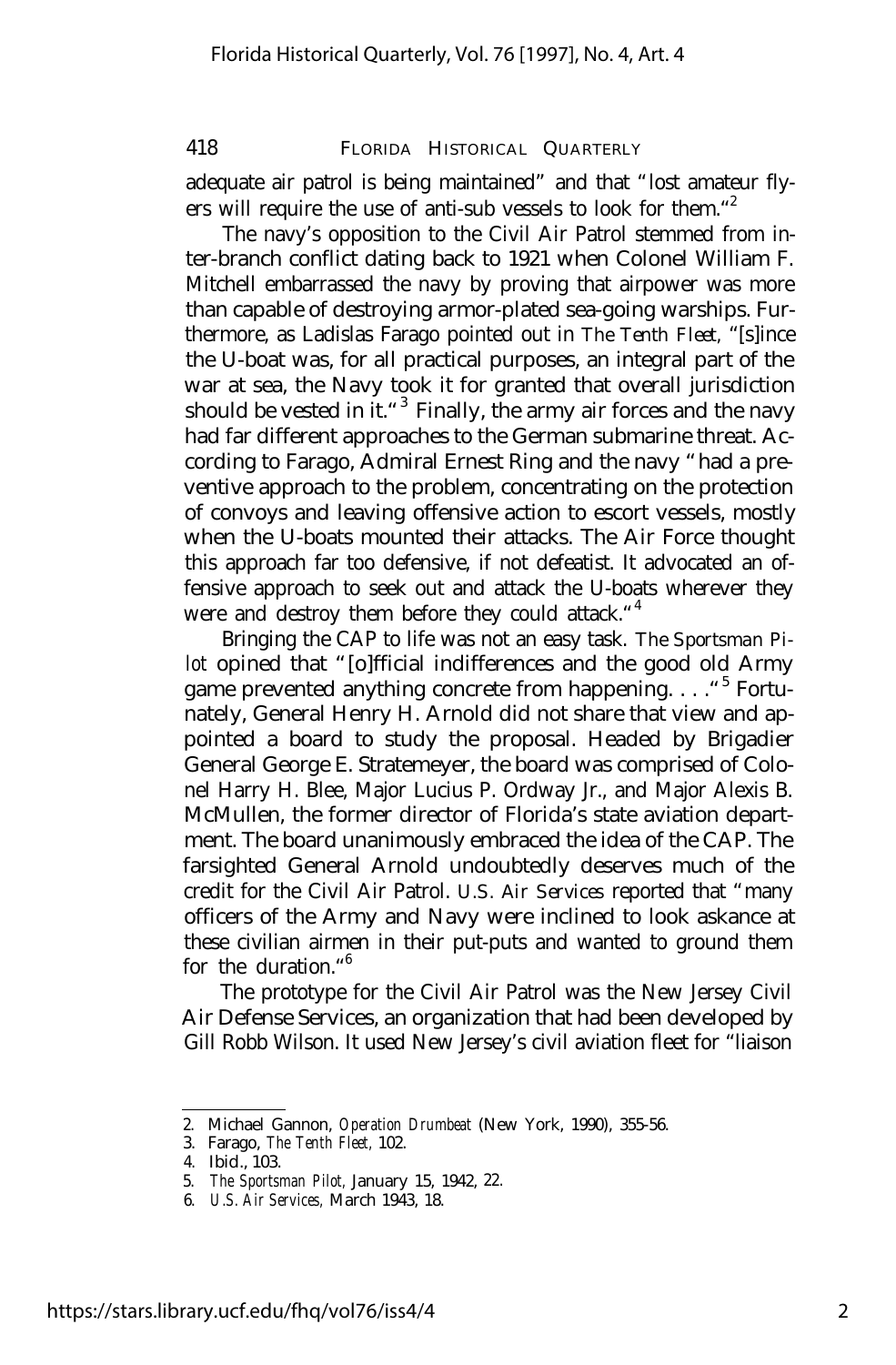work and for patrolling uninhabited stretches of coastline as well as [for] enhancing security measures for protecting vital installations such as dams, aqueducts and pipelines.<sup>47</sup> In the late 1930s and early 1940s other states developed their own civil air defense systems, as did the Airplane Owners and Pilots Association.<sup>8</sup>

The 1st Air Squadron, Florida Defense Force officially came into being on May 28, 1941, when Brigadier General Vivien Collins mustered the outfit at Morrison Field in West Palm Beach. According to General Collins, the mission of the outfit was to "be the first unit called in case of trouble anywhere— to transport riot equipment from the State Arsenal at St. Augustine to any point in the state where the local infantry company may need it." In August, Florida's lawmakers passed legislation making provisions for "the use of volunteers for home defense during the entire period the Florida National Guard is on active Army duty."<sup>9</sup> Wright "Ike" Vermilya Jr. was appointed head of the 1st Air Squadron, Florida Defense Force on May 28, 1941, and by November, the group claimed at least a dozen airplanes, twenty-six officers, and forty-one enlisted men.<sup>10</sup> The State Defense Council was chaired by Governor Spessard L. Holland; George L. Burr Jr. was appointed executive director, and Brigadier General Collins, adjutant general of Florida, served as the overall commander, Vermilya reported to General Collins, and Collins reported to Governor Holland.<sup>11</sup>

During a recruiting trip to Miami in November, Vermilya signed up fifty-five pilots with fifty-four airplanes. A recently organized Miami squadron boasted men and women from the ten surrounding counties. Vermilya claimed "the squadron would not be used for combat, but would work as observers for transportation and communications in case of emergency."<sup>12</sup>

Captain Vermilya had been working on Florida's civil air defense organization long before it had been formally recognized. Vermilya was the perfect man for the job; he was an experienced aviator, a longtime fixed base operator, and a former member of the Arkansas National Guard. Equally important, he had the re-

<sup>7.</sup> Frank A. Burnham, *Hero Next Door* (Fallbrook, Calif., 1977), 23.

<sup>8.</sup> *Miami Herald,* November 9, 1941.

<sup>9.</sup> *The Sportsman Pilot,* August 15, 1941, 12.

<sup>10.</sup> *Miami Herald,* November 5, 1941.

<sup>11.</sup> *Palm Beach Times,* November 23, 1941.

<sup>12.</sup> *Miami Herald,* November 6, 1941.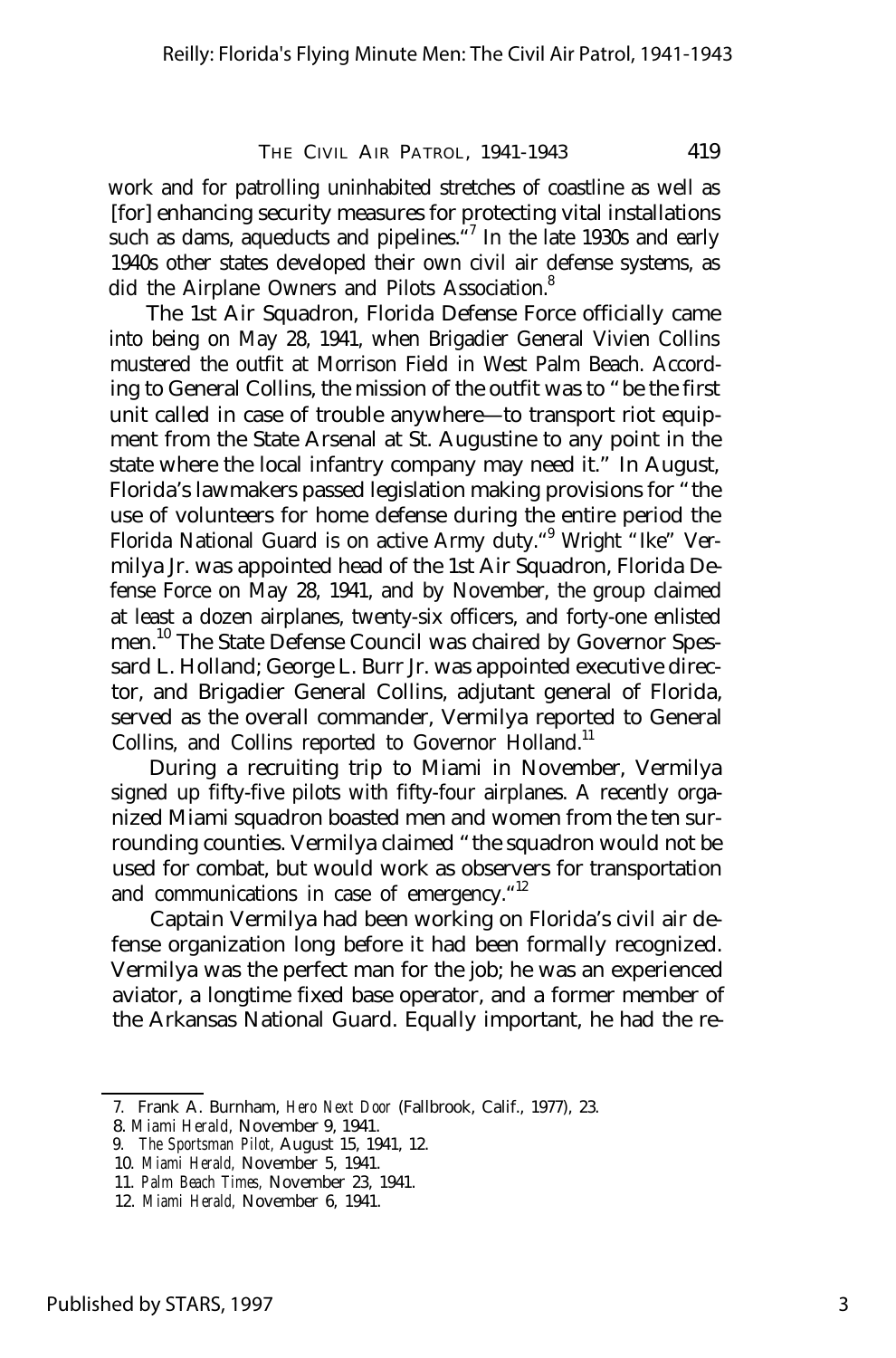

Brigadier General Vivien Collins addresses members of the 1st Air Squadron, Florida Defense Force on May 28, 1941. *Photograph courtesy of Thomas Reilly, Safety Harbor, Florida.*

spect of most civilian fliers in Florida and was nearly as well known as the governor. $^{13}$ 

<sup>13.</sup> *Palm Beach Times,* November 23, 1941.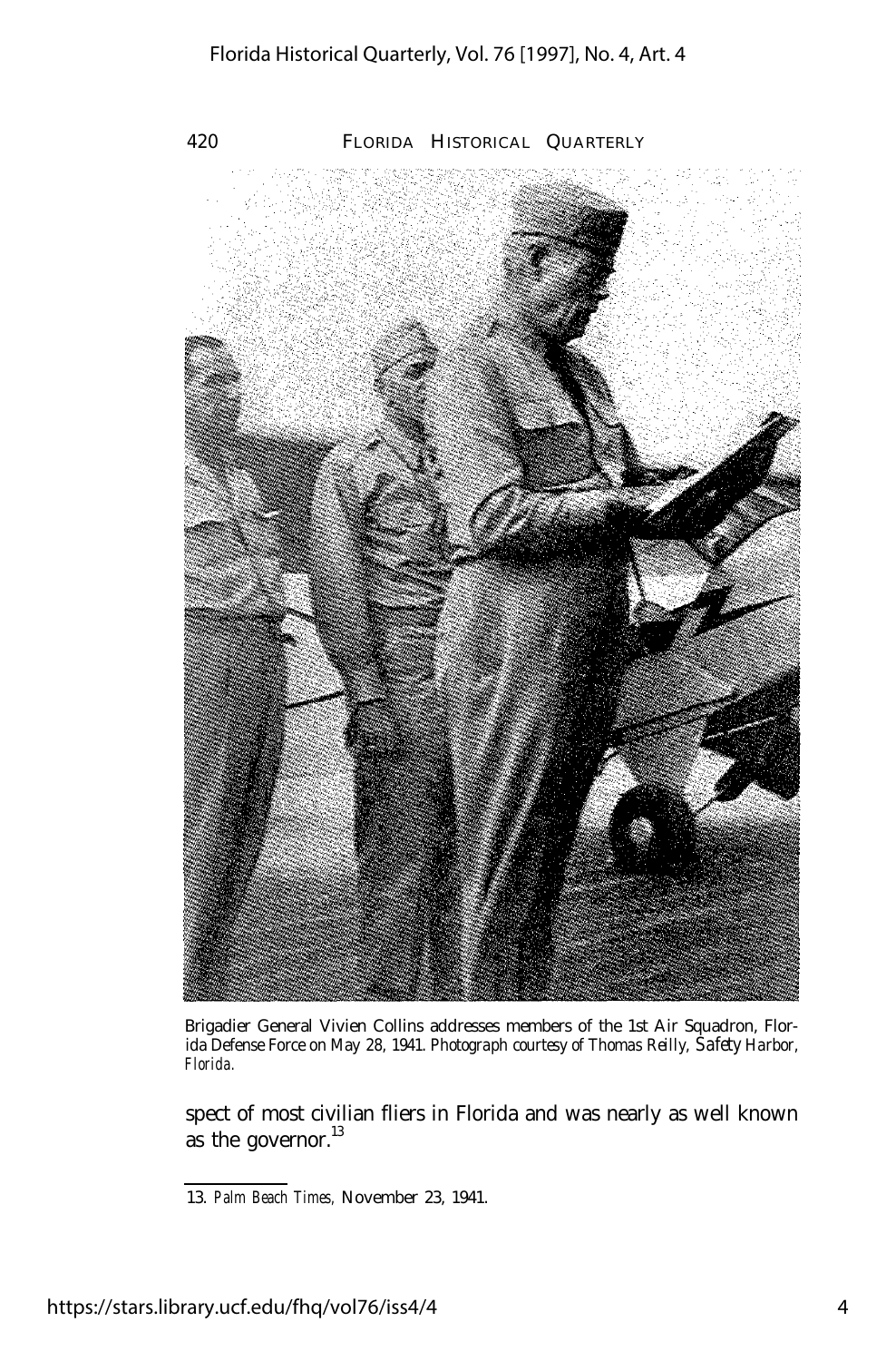Florida's civilian air force was originally organized on a ninetyday basis. When it proved successful, the operation was extended. Strictly a volunteer organization, three-year enlistments were required. The men were not paid for their service unless their squadron was called to active duty. The state of Florida provided uniforms and weapons. Training was similar in scope to that received by the men of the National Guard. Each week the enlisted men drilled in military procedures. All flight officers and many enlisted men also received radio instruction.<sup>14</sup>

All officers were sworn in as first lieutenants, except for Wright Vermilya and the squadron's medical officer, who were commissioned as captains. Requirements for enlistment were few: all officers had to be licensed pilots or have at least a year of prior military service. The initial organization called for twenty-six commissioned officers, twenty-one noncommissioned officers, and twenty privates. The fleet of aircraft included Stinsons, Cubs, Voyagers, Cessnas, Fairchilds, Aeroncas, Grumman Widgeons, and two Grumman G-21 amphibians capable of speeds of two hundred miles an hour. The nose of each airplane bore the legend "1st Air Squadron, Florida Defense Force."<sup>15</sup>

After the outbreak of war in Europe in 1939, many American publications made a concerted effort to remain neutral. Others did not and called for preparedness. *The Sportsman Pilot* recommended a civilian air force to augment the army. "There is a list of services that can be performed by non-scheduled pilots and aircraft during all phases of a national emergency-from the less serious to the most critical," the editors wrote. "These services can be most effective when organized, probably along military or semi-military lines. Such a set-up will automatically make the participating non-scheduled planes and pilots recognized officially as essential to the welfare of the nation and will thus guarantee better than anything yet proposed the preservation of the fundamental structure of our great non-scheduled aviation activity for the nation's service now and of course, in the post-emergency period, when expansion will exceed even the fondest dreams-provided the goose that lays the golden egg is protected now."<sup>16</sup>

<sup>14.</sup> *Palm Beach Times,* November 23, 1941.

<sup>15.</sup> *Palm Beach Post,* November 23, 1941.

<sup>16.</sup> *The Sportsman Pilot,* November 15, 1941, 5.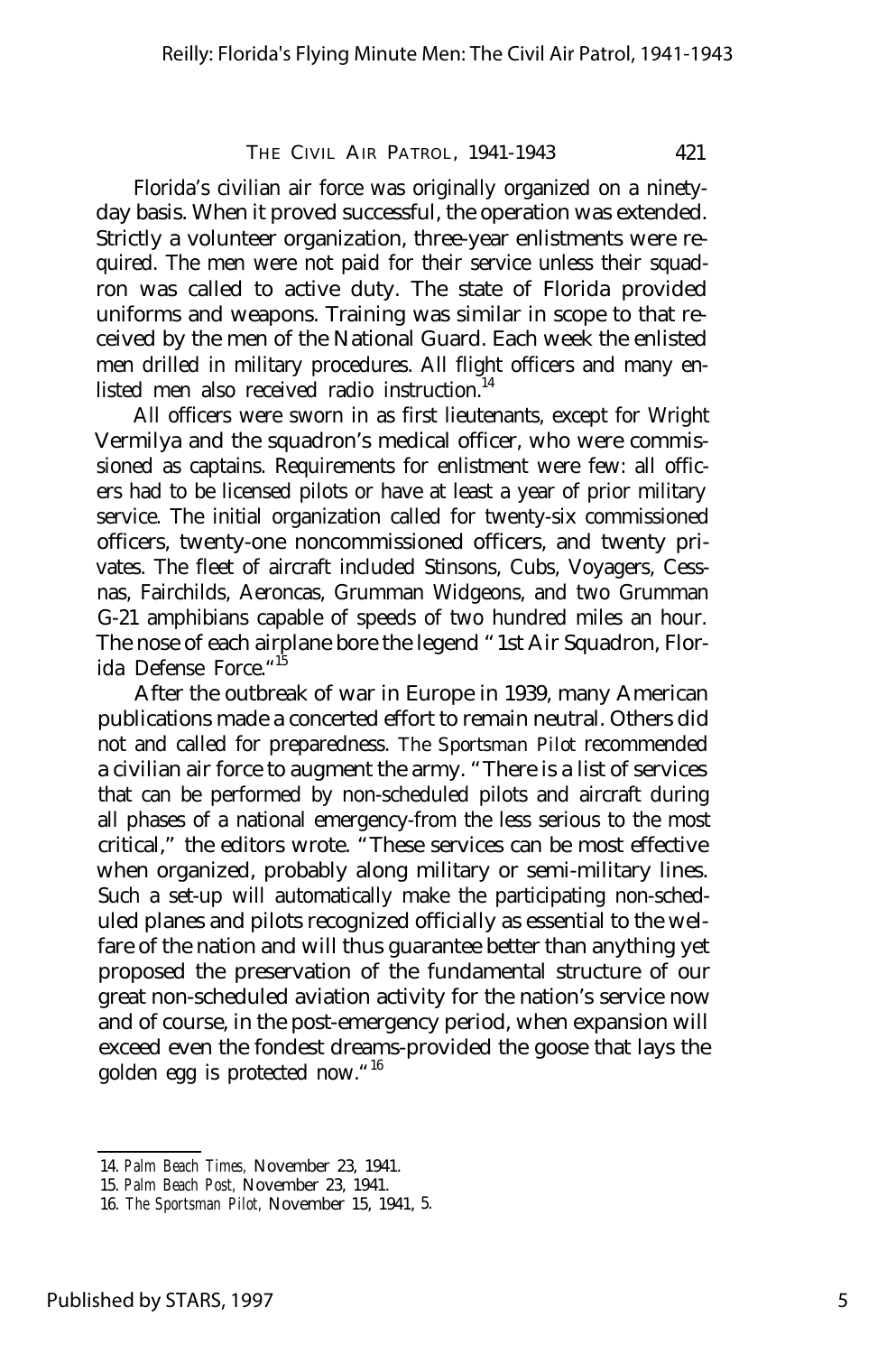The Civil Air Patrol began operations on December 1, 1941, only a few days prior to the Japanese surprise attack on Pearl Harbor. Only one month earlier, off the coast of Iceland, a German Uboat had picked off the American destroyer *Reuben James.* The Nazis had been patrolling the sea lanes of the Atlantic with near impunity. Merchant marine vessels were easy pickings. U.S. Navy ships did not present much more of a challenge; the two-thousand-ton *Reuben James* had been armed with four four-inch guns, anti-aircraft batteries, depth charge racks, and torpedo tubes. Ninety-nine men were lost. Germany immediately claimed responsibility for the sinking. A German official reported that "the Germans were fully within their rights, and responsibility lies on Roosevelt's shoulders." 17

The Germans had prepared for America's entry into the war long before December 1941. Their submarines had secretly patrolled thousands of miles from Canada south along the East Coast, throughout the Gulf of Mexico, and along the Gulf coast. They were well prepared to wreak havoc on domestic and foreign civil shipping as well as on military ocean-going vessels. Florida, with its hundreds of miles of coastline, was especially vulnerable. When war struck, the American navy was as unprepared to defend its shores as its air forces had been at the start of the First World War. As Frank A. Burnham has noted, the meager force protecting American shipping included "a handful of antiquated subchasers, five old Eagle boats, three ocean-going yachts pressed into military service, less than a dozen Coast Guard vessels, four blimps and an occasional airplane."<sup>18</sup>

Between January and December 1942, forty-three allied tankers were lost on the U.S. eastern seaboard; nine of these were sunk off Florida. Many people called for blackouts and argued that the bright lights of Florida's coastal cities made perfect backdrops for the captains of the German submarines. It was their belief that Allied ships were silhouetted against the city lights.

The call for blackouts was not, however, unanimous. For the most part, east coast Florida resort owners, civil defense authorities, and mayors argued against them. They believed that blackouts and dimouts were not necessary and would prove hazardous to the economy and lead to an increase in crime. The latter group was

<sup>17.</sup> *Miami Herald,* November 1, 1941.

<sup>18.</sup> Burnham, *Hero Next Door,* 24-25.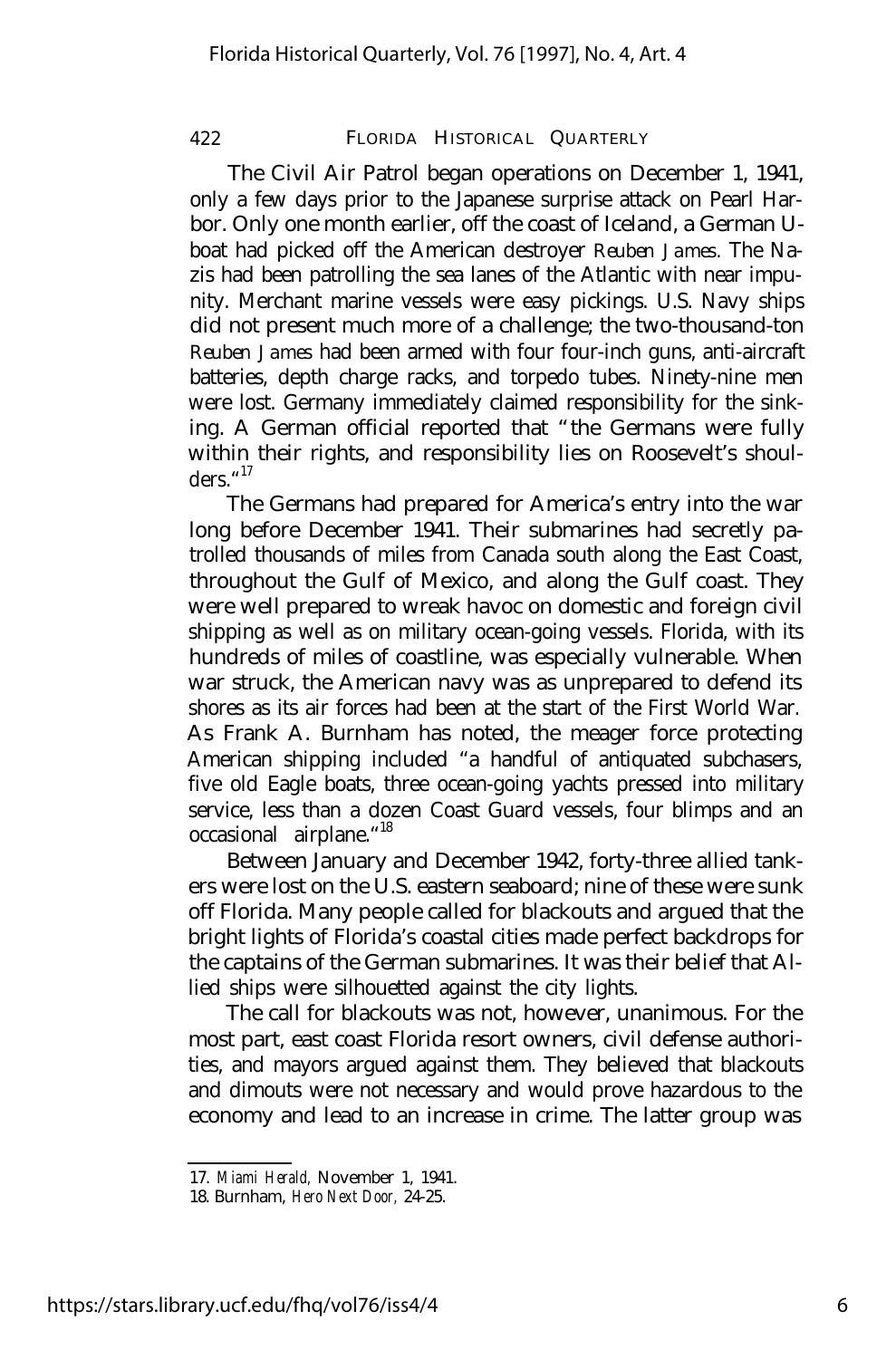probably correct in their opposition to blackouts. Historian Clay Blair points out that "[o]nly rarely were moon, weather, and tactical conditions such that distant shorelines were advantageous to the very few German U-boats operating in Florida waters."<sup>19</sup>

Without a doubt, the German submarines had to be checked. Had the German U-boats not been contained, the American war effort would have been greatly compromised. Oil supplies would have been diminished, valuable civilian and military ships destroyed, and American lives lost. The negative psychological implications of German submarines attacking with near-impunity would have been devastating. Fortunately, Admiral Ernest King came around and authorized the use of armed small aircraft flown by Civil Air Patrol pilots over the heaviest offshore Atlantic sea-lanes.<sup>20</sup>

Within days after Japan's attack on Pearl Harbor, the Civil Aeronautics Administration temporarily suspended the licenses of all private pilots. Each flyer was required to furnish proof of United States citizenship by presenting either a birth certificate or thirdclass radio license. Once verified, licenses were countersigned and returned to flyers.<sup>21</sup>

Private flyers were strongly encouraged to join either the military or the Civil Air Patrol if they had any hope of flying during the duration of the war. There were obvious concerns regarding gasoline rationing; perhaps more important were security issues. The sheer number of military training flights being undertaken endangered civilian flyers. Armed military planes ensured that no unauthorized flights were made over secret or sensitive areas. Reed Landis, Aviation Aide to LaGuardia, said, "If you are making an unauthorized flight over some restricted area, don't worry about having your license revoked, or that you may be fined or jailed . . . you may be shot down."22

LaGuardia appointed Major General John F. Curry of the army air forces the first national commander of the Civil Air Patrol.<sup>23</sup> Gill Robb Wilson was named executive director, reporting to General Curry. The aviation planning staff of the Civil Air Patrol included several prominent Floridians such as A. B. McMullen and Harry

<sup>19.</sup> Clay Blair, *Hitler's U-bout War* (New York, 1996), 500.

<sup>20.</sup> Gannon, *Operation Drumbeat,* 179.

<sup>21.</sup> *Palm Beach Post,* January 12, 1942.

<sup>22.</sup> *U.S. Air Service,* February 1942, 34.

<sup>23.</sup> *Aviation Magazine,* January 1942, 146.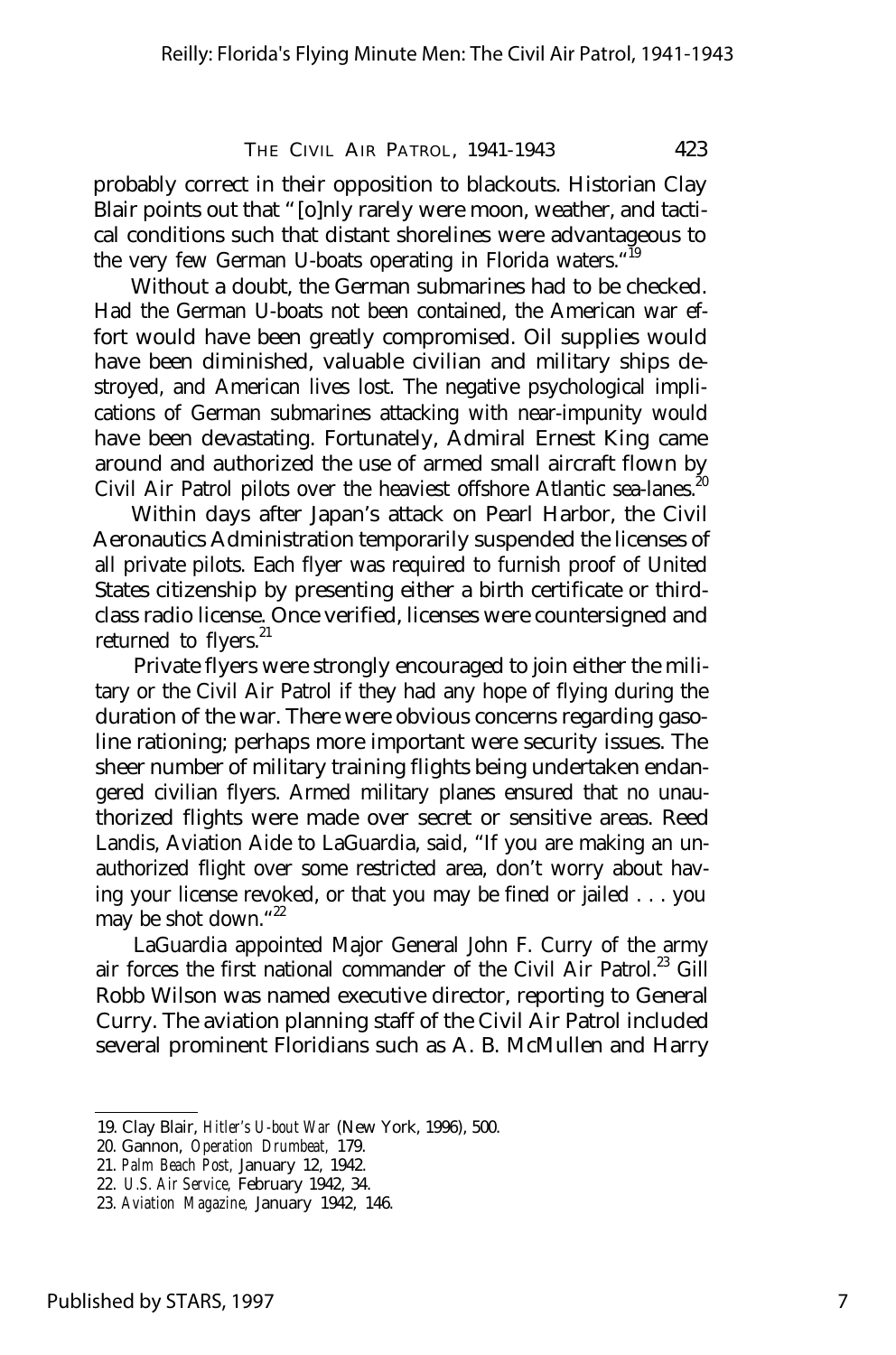Playford of St. Petersburg. The objective of the CAP was to guard thousands of miles of coastline and protect essential shipping from the German submarines that menaced the entire length of the Atlantic and Gulf coasts. $24$ 

A Civil Air Patrol wing was organized in each state.<sup>25</sup> On December 10, 1941, Fiorello LaGuardia announced that Wright Vermilya, already in charge of Florida's civil air defense, was to be the  $CAP$  wing commander for the state.<sup>26</sup> The state's 1st Air Squadron was easily melded into a CAP unit. Vermilya and his group had been planning for just such an occurrence for many months. Cecil Z. Cornelius of West Palm Beach, John L. Gresham of Daytona Beach, Peter J. Sones of Haines City, Laurie Yonge of Jacksonville, and Arthur Corry of Quincy served as trusted advisors to Vermilya and assisted him in developing staff arrangements. Staff officers under the wing commander included adjutant and officers in charge of personnel and medical, intelligence and public relations, training and operations, equipment and supplies, transportation, and communications. By early January 1942, Vermilya had organized his Florida wing into seven operational groups, each with a commander and staff<sup>27</sup>

The CAP was set up on a regional basis to be aligned with the nine army air forces areas within the United States. The bureaucracy which controlled the coastal patrol units was frequently cumbersome. While technically under the direction of the army, the commanders of coastal patrol units actually received their orders from the navy's Eastern Sea Frontier headquartered in New York  $City.<sup>28</sup>$ 

Those eligible to serve in the CAP included "any citizen pilot of good character, certified by the CAA in the grade of Private pilot or higher grade [and] any citizen of good character, holding a government certificate for any skill or experience related to aviation, such as aircraft and engine mechanic, control tower operator, radio telephone operator. . . ." Persons interested in CAP auxiliary duty could "volunteer for clerical work, driving of cars or ambulances, watchman, first-aid instruction or kindred service"; and

<sup>24.</sup> *Palm Beach Post,* January 12, 1942.

<sup>25.</sup> *Civil Air Patrol Handbook* (Dallas, 1942).

<sup>26.</sup> *Palm Beach Post,* December 11, 1941.

<sup>27.</sup> Ibid., January 4, 1942.

<sup>28.</sup> *US. Air Services,* March 1943, 18.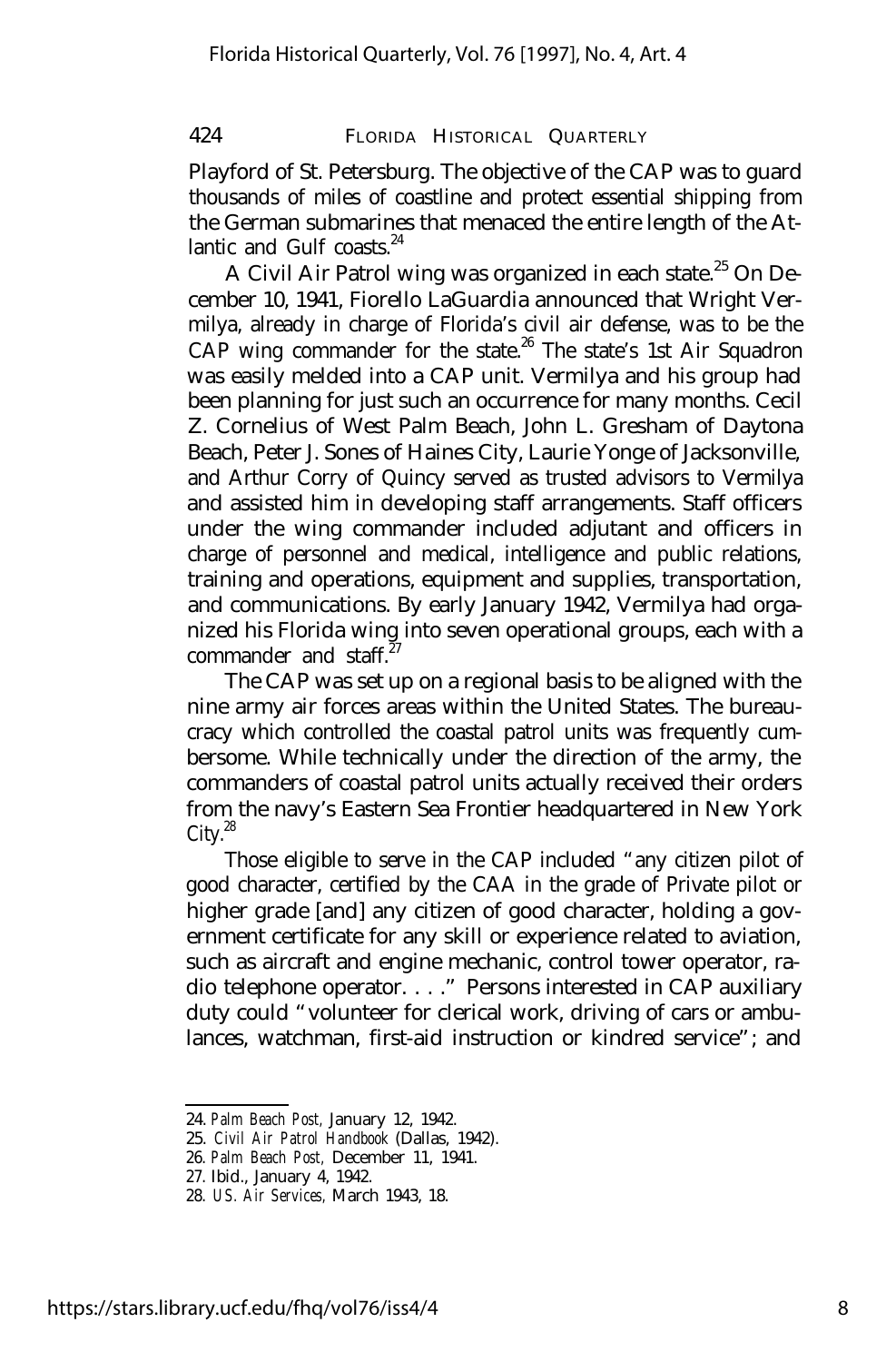those eligible for CAP apprentice duty included any like citizen "who will undertake mechanic, airport supervision, control tower or other instruction under the training program of the CAP" The minimum age for service was sixteen. No one under eighteen was accepted for flight duty. Women were encouraged to apply and made up a large segment of the Civil Air Patrol.<sup>29</sup>

While women were not necessarily treated as equals, once they proved their mettle, they were generally accepted. Initially, women were not allowed to fly; that later changed. From the very beginning, Major General Curry attempted to make the female volunteers welcome. "There must be no doubt in the minds of our gallant fliers that they are needed and, in my opinion, indispensable to the full success of the CAP," Curry declared. "A great part of the program made in organizing civilian aviation under the Civil Air Patrol has been due to the volunteer help given by female fliers-members of the Ninety-Niners and the Women Flyers of America." <sup>30</sup> Florida's own Jacqueline Cochran, future commander of the WASPS, was a member of the CAP Enlistment of a woman of Cochran's stature went a long way toward giving female aviators credibility.<sup>31</sup> By June of 1943, the Civil Air Patrol claimed a membership of  $75,000$ ; ten percent were women.<sup>32</sup>

At the outset of the war, CAP received over one thousand applications. Demand for enlistment in the Civil Air Patrol was so heavy that the Federal Bureau of Investigation and the national CAP headquarters could not handle the flood of paperwork. *Aviation Magazine* advised those pilots interested in joining CAP to "get an application blank from a CAA office, a state aviation officer, or an airplane dealer, now or soon. File a fingerprint card with it, and send a 1½ inch by 1½ inch photo. Then, don't telephone Washington, and don't write to the government. And don't come to Washington; there are no rooms to be had. " $33$ 

By the end of the first year of Civil Air Patrol operations there were over 65,000 CAP volunteers at more than one thousand air-

<sup>29.</sup> United States Office of Civilian Defense, *Civil Air Patrol Organization, Purpose, Program, Enlistment* (Washington, D. C., n.d.), 6.

<sup>30.</sup> Quoted in Robert E. Neprud. *Flying Minute Men, The Story of Civil Air Patrol* (New York, 1948), 17.

<sup>31.</sup> Ibid.

<sup>32.</sup> Samuel Eliot Morison, *History of United States Naval Operations in World War II, Volume I, The Battle of the Atlantic, September 1939-May 1943* (Boston, 1947), 278.

<sup>33.</sup> *Aviation Magazine,* January 1942, 146.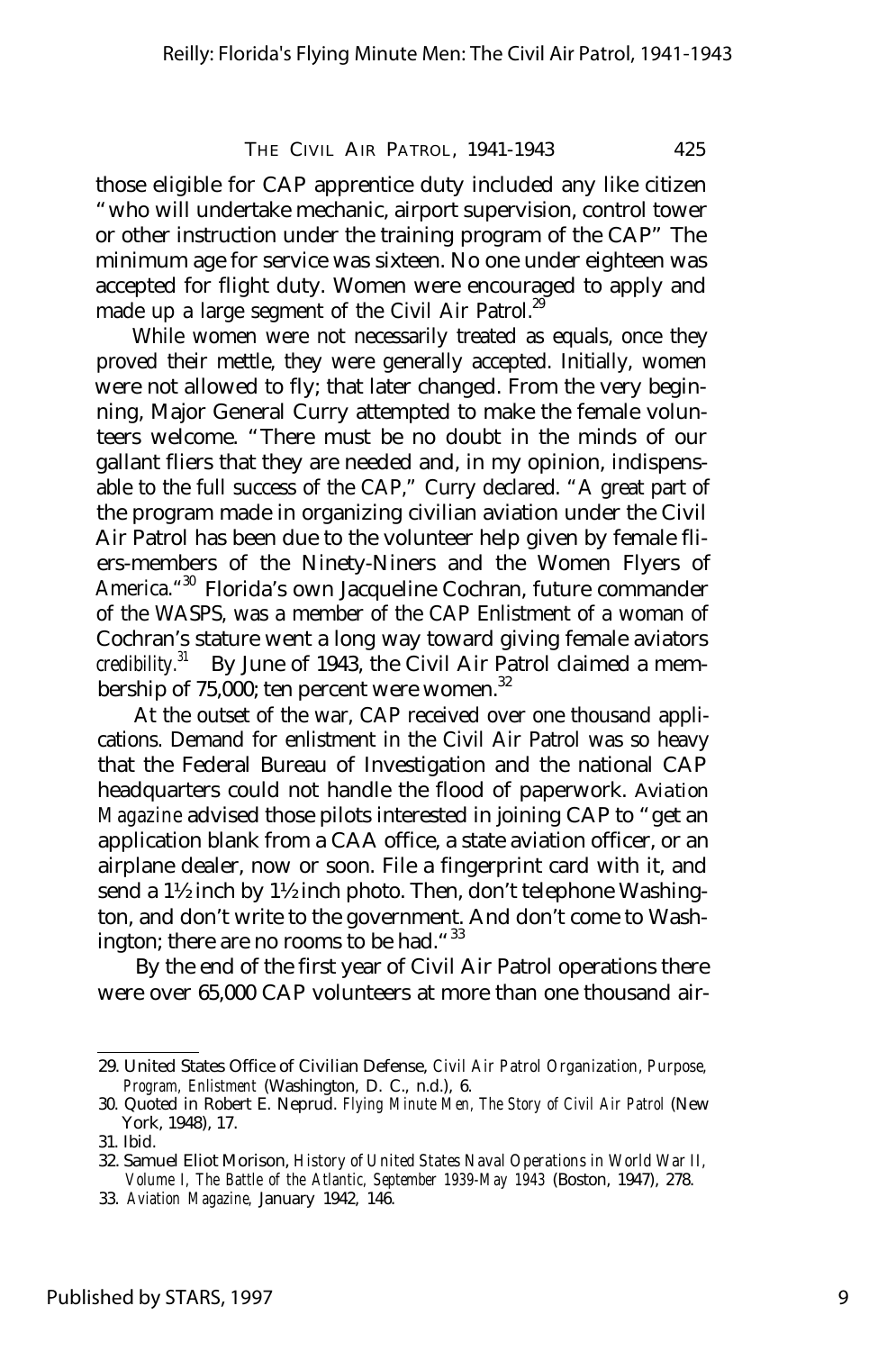ports throughout the United States. Major General Earle E. Johnson wrote: "The most spectacular work is on the Coastal Patrol which began to operate early in the year when the Axis was taking heavy toll of American tankers and merchant vessels on the vital supply routes along our shores. "34

In many respects, the flying operations of the Civil Air Patrol were every bit as important, and often as confidential, as those of the army air forces. On March 6, 1942, the Office of Civilian Defense advised aviation writers that "in covering operations of the Civil Air Patrol, all members of the press [must] observe the same rules in protecting military secrecy as are applied to stories about Army and Navy operations."<sup>35</sup>

Three bases were originally charted for Operation— Atlantic City, New Jersey; Rehoboth, Delaware; and West Palm Beach, Florida. The sites of the first three Civil Air Patrol bases had been chosen for good reason: they were located near deep water and major ocean-going shipping lanes. Thus, they were prime locations for German submarines preying on defenseless merchant marine vessels. It had become open warfare on ships. In May 1942 alone, the *S. S. Eclipse, S. S. DeLisle, S. S. Amazone, S. S. Java Arrow,* and S. *S. Halsey* had all been sunk within two days by German torpedoes. The bases at Atlantic City and Rehoboth were scheduled to open first. If they proved successful, the base at West Palm Beach would be activated. An \$18,000 grant covered the ninety-day trial for the three bases. Funds were extremely tight. CAP volunteers received no salary and were responsible for their own expenses. When on army-ordered missions, members received eight dollars per day. Eventually owners of aircraft received "a moderate rental, varying with horsepower... paid for planes per hour per flight."<sup>36</sup>

West Palm Beach, Base Number 3 at Morrison Field became operational on March 30, 1942. The army quickly took over the airfield, filling the runways and parking ramps with sleek fighter planes and heavy bombers.<sup>37</sup> When traffic from army aircraft proved to be too heavy, Major Vermilya moved his operation to

<sup>34.</sup> Ibid., December 1942, 251.

<sup>35.</sup> Kendall K. Hoyt to all aviation writers, March 6, 1942, Civil Air Patrol folder 1, Smithsonian Institution National Air and Space Museum, Washington, D.C.

<sup>36, &</sup>quot;The Civil Air Patrol Patriotic Service of Great Value," speech of Honorable Hatton W. Sumners of Texas in the House of Representatives, January 28, 1943, p. 5, Civil Air Patrol folder 1.

<sup>37.</sup> *Palm Beach Post,* March 18, 1942.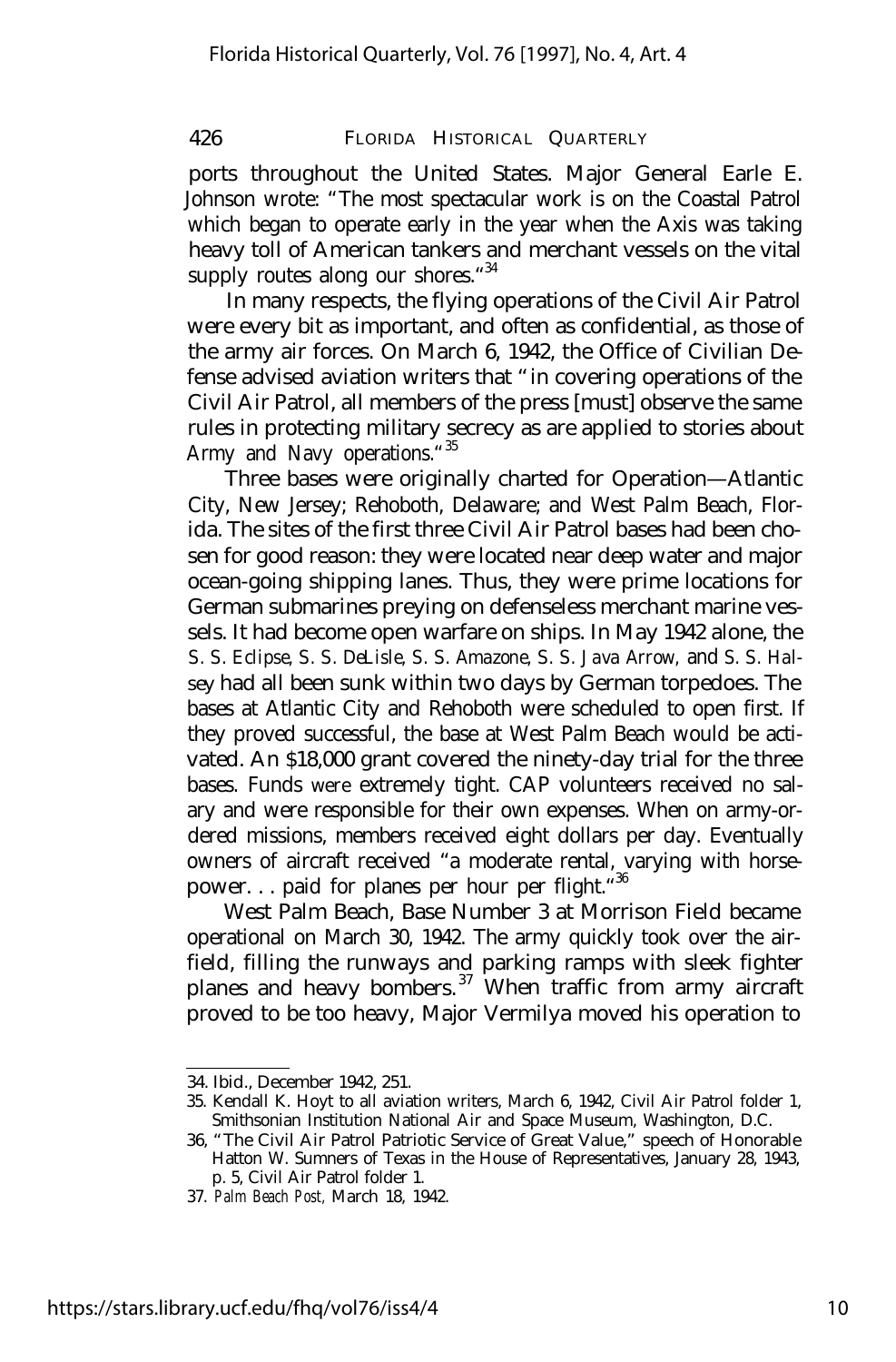nearby Lantana. The Lantana facilities were crude. Eight portable canvas hangars, each capable of housing one airplane, were erected. Maintenance work was performed outside.<sup>38</sup>

The CAP fleet consisted of privately owned single-engine Fairchild, Stinson, Beechcraft, Waco, and Grumman Widgeon aircraft. The equipment was old and frequently seemed incapable of flight. Henry McLemore, a newspaper columnist, told of a flight with CAP pilots:

The two CAP captains brought me down in a ship that looked as if it were on lend-lease from the Smithsonian Institution. I would not be at all surprised, in fact, if its motor wasn't stolen from Eli Whitney's cotton gin. Yet this crate, this fugitive from a salvage drive, is the pride of the coastal patrol base from which they operate.

We took off from a military base and the kids there couldn't help but laugh as we taxied to the line between rows of modern dive-bombers and pursuit planes. The airspeed indicator showed 80 miles per hour as we were airborne and 210 when we cleared a pine thicket so closely that I could have robbed a sparrow's nest had I chosen to. Captain Mosely was at the controls and Captain Keil at the repairs. Keil tied some mysterious strings together, put on some earphones that didn't work, and manually held a ventilator closed. It was the only plane I was ever in that underwent repairs while taxiing to take off. $39$ 

In March 1942, the government worked out a deal that allowed owners of aircraft used in CAP missions to buy liability and property damage insurance. Underwritten by several companies, a \$100,000 policy carried a six-month premium of less than \$15. The policy had several exclusions and did not cover "any liability in respect of bodily injuries or in respect of damage to or destruction of property resulting from or arising consequences of: the act of any enemy of the United States; the approved aircraft or its occupants being shot at or bombed by any persons whatsoever; or the partici-

<sup>38.</sup> C. Y. Nanney Jr., *The History of the CAP Coastal Patrol Base No. 5* (Daytona Beach, 1943), 16.

<sup>39.</sup> Quoted in Neprud, *Flying Minute Men,* 17.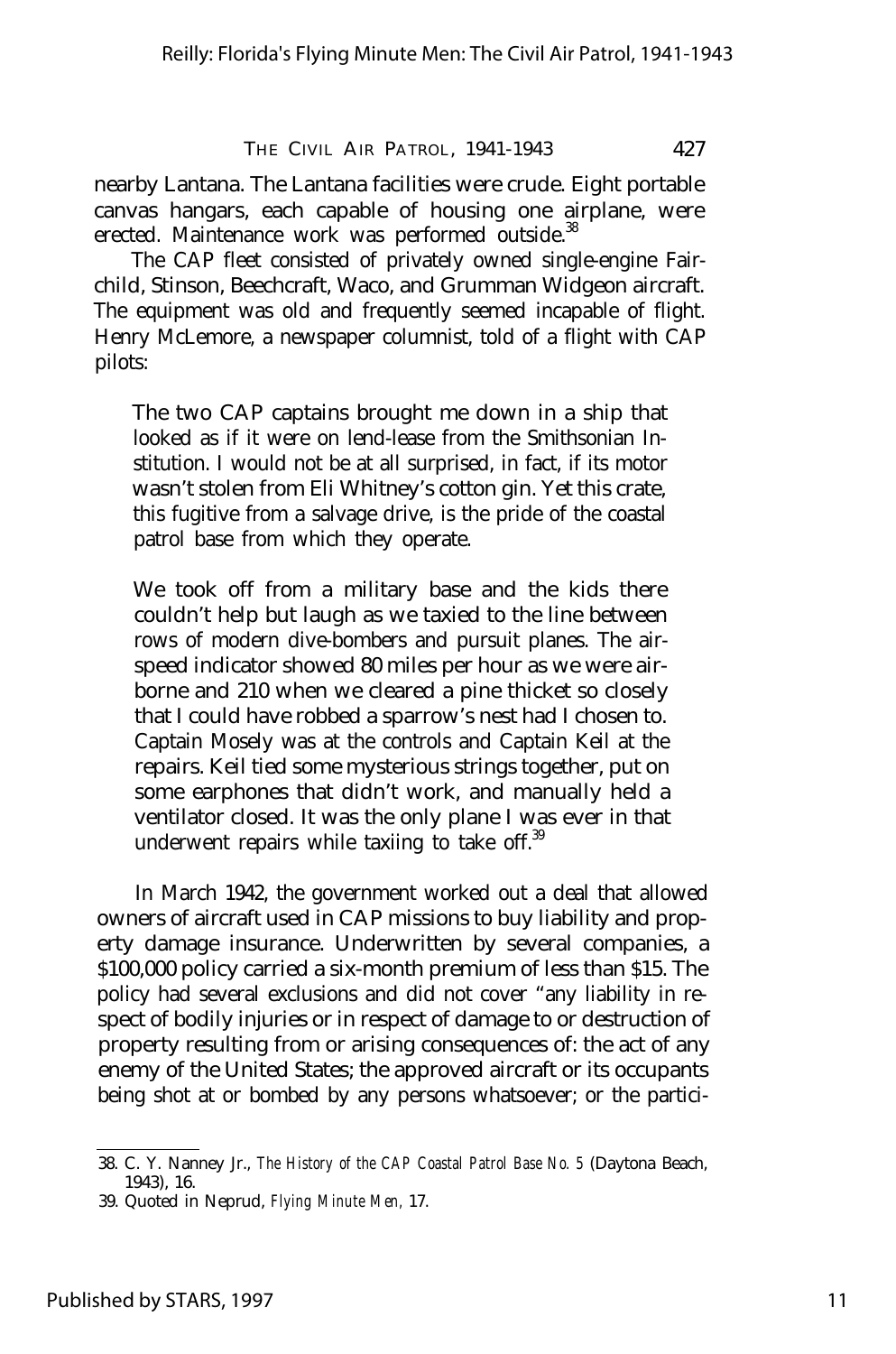pation of the approved aircraft or its occupants in actual hostilities." 40

Any available civilian airplane was pressed into service. At first the single-engined aircraft carried no bombs or guns. Eventually the planes were outfitted with jury-rigged three-hundred and twenty-five-pound depth charges or two one-hundred-pound demolition bombs. CAP eventually developed a bomb rack that could "carry two demolition and two smoke bombs (for marking sub locations) operated by a lever on the floor. The bombsight, hung outside the window[,] was effective up to 3,000 feet and is made of materials worth only 20<sup>c.</sup>"<sup>41</sup>

A Floridian by desire, not birth, Zack Mosley and his brainchild, the cartoon strip *Smilin' Jack,* undoubtedly did a great deal to publicize the Civil Air Patrol. Mosley, himself a member of the CAP at West Palm Beach, flew during the day and drew his strip at night. The commanding officer at the Lantana Field permitted him to construct a small studio on top of one of the hangars.<sup> $42$ </sup> Mosley, who eventually became the third wing commander from Florida, was seldom far from the action.

In fact, Zack Mosley claimed that Ike Vermilya was responsible for the arming of the small CAP airplanes. Mosley recalled that after two West Palm Beach pilots had located a German submarine sitting on a sandbar in the Atlantic near Cape Canaveral in 1942, they radioed their finding to Vermilya, who promptly made phone calls to the bases at Tampa and the Banana River Naval Air Station for an airplane equipped with bombs. No luck. By the time a depthcharge-equipped bomber was located at the Jacksonville Naval Air Station and flown south, the tide had come in and the submarine had escaped. Vermilya telephoned General Arnold with his disappointing report. Arnold ordered Vermilya to "start gettin' those little Civil Air Patrol planes armed with bombs, even if you have to throw th' damned bombs outa' th' WINDOWS!"43

Cruising only a few hundred feet above the water, the pilots flew as far as fifty to sixty miles offshore. Dawn to dusk, the CAP pilots patrolled the shipping lanes searching for German subma-

<sup>40.</sup> Aero Insurance Underwriters, Associated Underwriters, United States Aviation Underwriters Insurance for Civil Air Patrol Public Liability and Property Damage Advertisement, March 1942, Civil Air Patrol folder 1.

<sup>41.</sup> *Time,* January 25, 1943, 19.

<sup>42.</sup> Zack T. Mosley, *Brave Coward Zack* (St. Petersburg, 1976), 50.

<sup>43.</sup> Ibid., 55.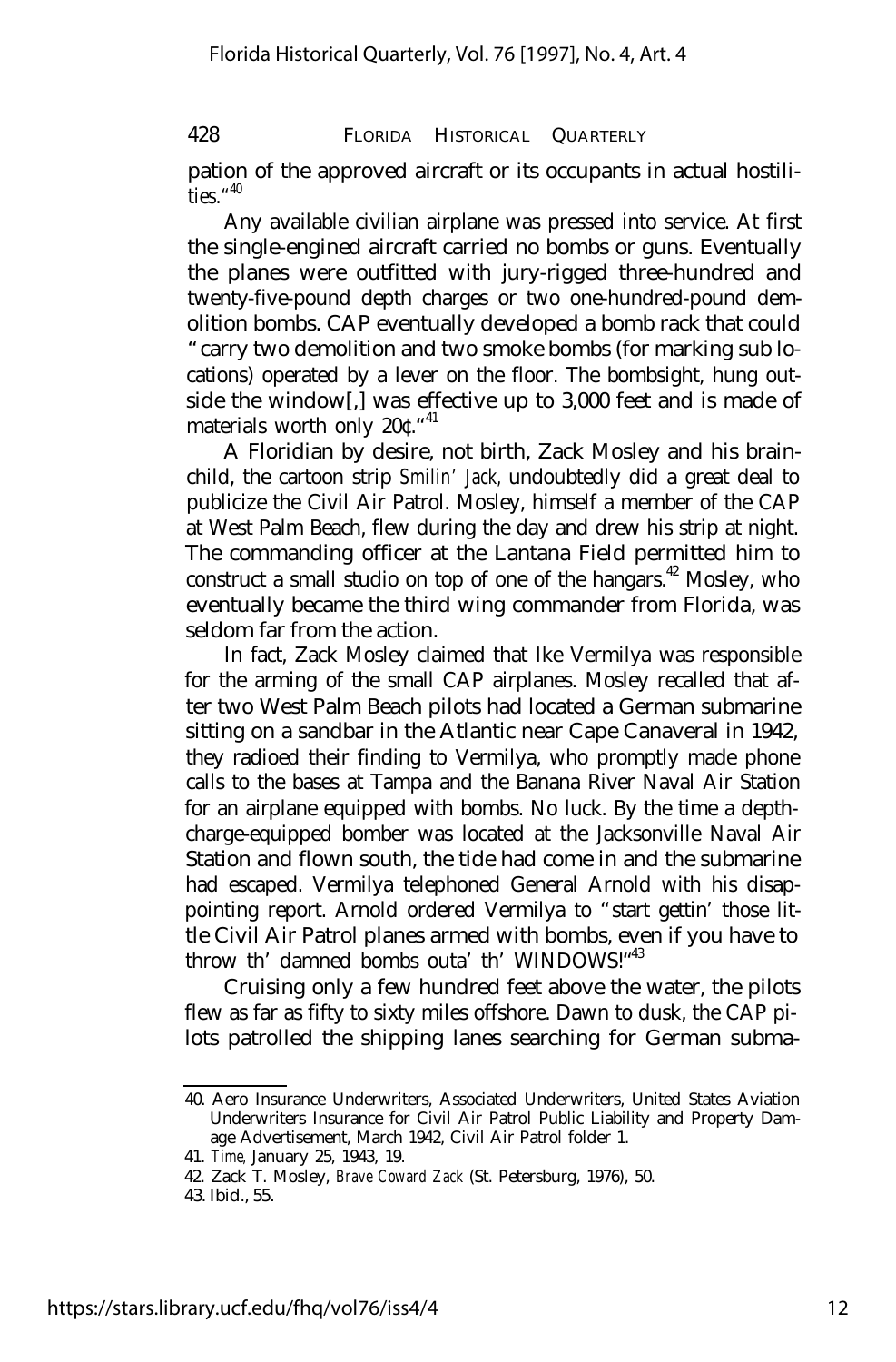rines. The German U-boat commanders referred to the CAP airplanes as "yellow bugs."<sup>44</sup>

Conditions were difficult and accidents were not uncommon. Single-engine airplanes were pushed to their limits; maintenance procedures were in large part undertaken by civilian volunteers with rudimentary training. Men and women lost their lives— ninety aircraft went down with twenty-six fatalities and seven serious injuries.<sup>45</sup> Fortunately many of the pilots did survive. One such episode is reflected in the story of Pilot Wiley R. Reynolds and his observer, Lieutenant R. J. Cohn, members of Base Number 3, who encountered difficulty on July 11, 1943, while on a routine mission over the Atlantic Ocean near Lantana:

[The] [e]ngine started missing and losing power at about 1500 ft. Dropped a couple of smoke flares to get wind direction. Saw small craft below and circled near. Occupants of craft signaled us to drop our 100 lb. demolition bomb safe. As I got closer to the water I pulled on full flaps, shut off ignition and hauled back on controls. Ocean was calm. Plane nosed over, then settled back to float about 8 minutes before sinking in 150 ft. of water. Landing craft picked us up in about 5 minutes. My observer, who did not know how to swim, kept cool, inflated his one man raft and held on to plane wing and raft. I opened door on left side and swam around to my observer. All this time my cousin, Harry Bassett and Alex Thomson was circling in a companion plane calling base but could not be heard at Lantana due to local thunderstorms. We arrived in Fort Pierce about an hour later.<sup>46</sup>

Following their rescue, Reynolds and Cohn were inducted into the "Duck Club." Founded by Colonel L. A. "Jack" Vilas, the Duck Club honored those CAP pilots involved in crashes. A red duck sitting upon the water, floating on a series of blue wavy lines, superimposed on the blue Civil Air Patrol disc became the insignia awarded to those fortunate enough to survive water crashes. A total of 112

<sup>44.</sup> Neprud, *Flying Minute Men,* 46.

<sup>45.</sup> Civil Air Patrol, Civil Air Patrol Operations Report, September 3, 1943, Civil Air Patrol folder 1.

<sup>46.</sup> Wiley R. Reynolds to Lester E. Hopper, 1943, Civil Air Patrol folder 1.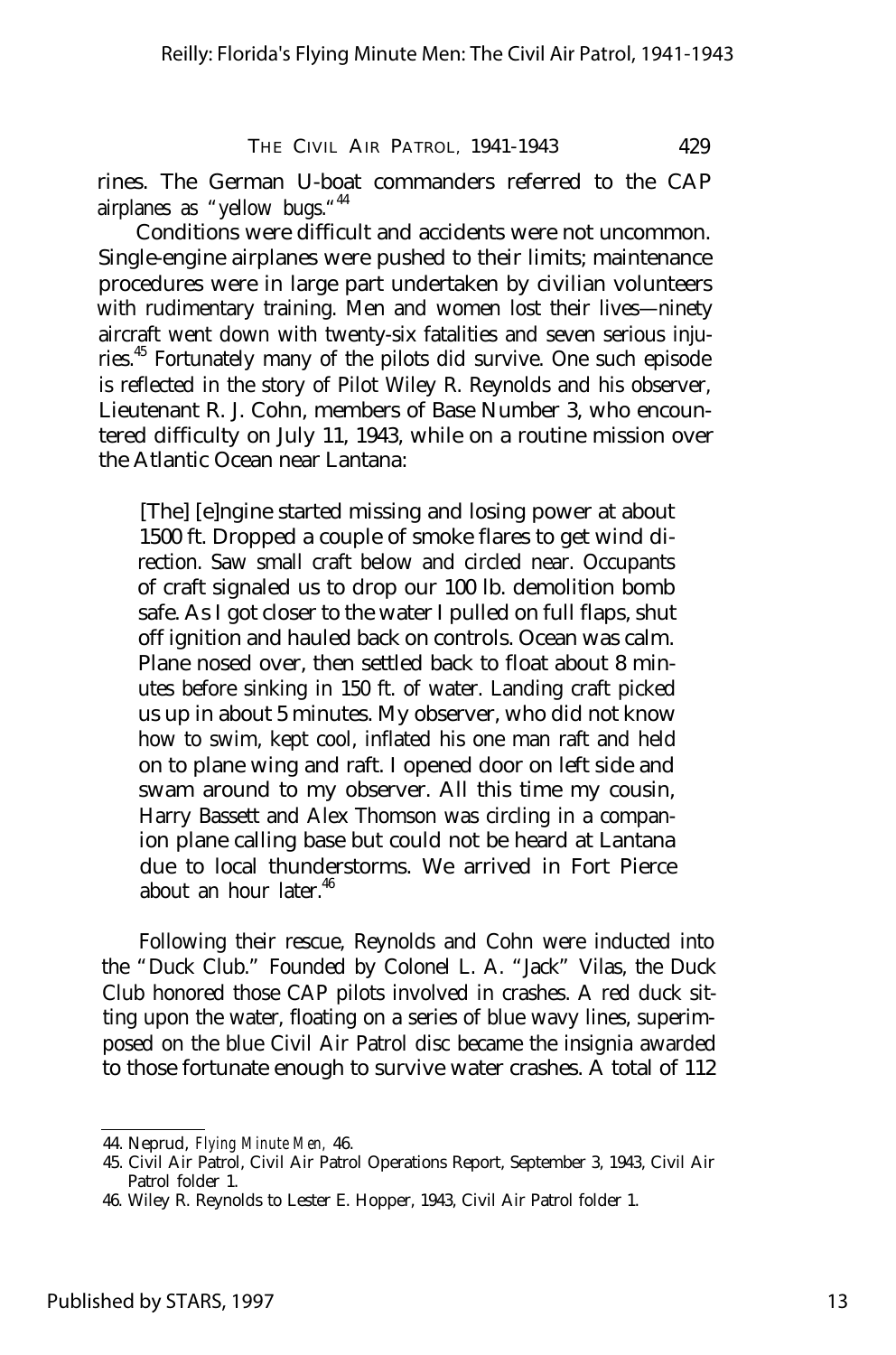CAP members received the Duck Club award, the majority represented by pilots and observers serving at Florida bases. $47$ 

Julius L. Gresham of Daytona Beach volunteered for duty in the CAP only days before Pearl Harbor. Well qualified for service, he had attended Horner Military Academy in Charlotte, North Carolina. A Marine Corps veteran, Gresham had served in Santo Domingo for eighteen months. Owner of a successful automobile dealership in Daytona Beach, Gresham possessed an important asset: an airplane. Like many Floridians, Gresham had served with Wright Vermilya at West Palm Beach as a member of the 1st Air Squadron, Florida Defense Force.<sup>48</sup>

On May 1, 1942, Major General Earle Johnson, Colonel Harry H. Blee, and Major General George Noland inspected the West Palm Beach operation. Pleased with what they saw, they concluded that Florida needed more bases. On May 12, Gresham received orders to activate a base at Daytona Beach. He was not given much time. Vermilya wanted the Daytona Beach operation up and running by May 18.<sup>49</sup>

Almost immediately, Gresham and Lawrence W. Grabe headed to Daytona Beach. They were forced to start from scratch. Daytona Beach Municipal Airport offered paved runways but little else. There were no suitable buildings or radio equipment. The fleet included a Stinson 105 owned by Gresham, Grabe's Luscombe, and an Aeronca Chief owned by the Daytona Beach Aero Club. There was no funding for the operation. Men and women came from all over Florida and throughout the United States to serve in the Daytona Beach CAP. North Carolina, Ohio, Alabama, Louisiana, Georgia, Tennessee, Kansas, Maine, New York, Kentucky, and Connecticut were well represented.<sup>50</sup>

Personal funds of members of the CAP were pooled and the city of Daytona Beach agreed to a loan. Several dilapidated buildings left over from a Works Progress Administration project were carefully torn down, then reassembled near the sole airport hangar. Civil Air Patrol volunteers erected a headquarters, as well as radio, maintenance, weather, and engineering shops. Their meager

<sup>47.</sup> Colonel Lester E. Hopper, Civil Air Patrol Historical Monograph Number One, *An In-Depth Study of Civil Air Patrol's Duck Club Membership* (Washington, D. C., 1984), 10.

<sup>48.</sup> Nanney, *The History of the CAP Coastal Patrol Base No. 5,* 11.

<sup>49.</sup> Ibid.

<sup>50.</sup> Ibid., 25-27.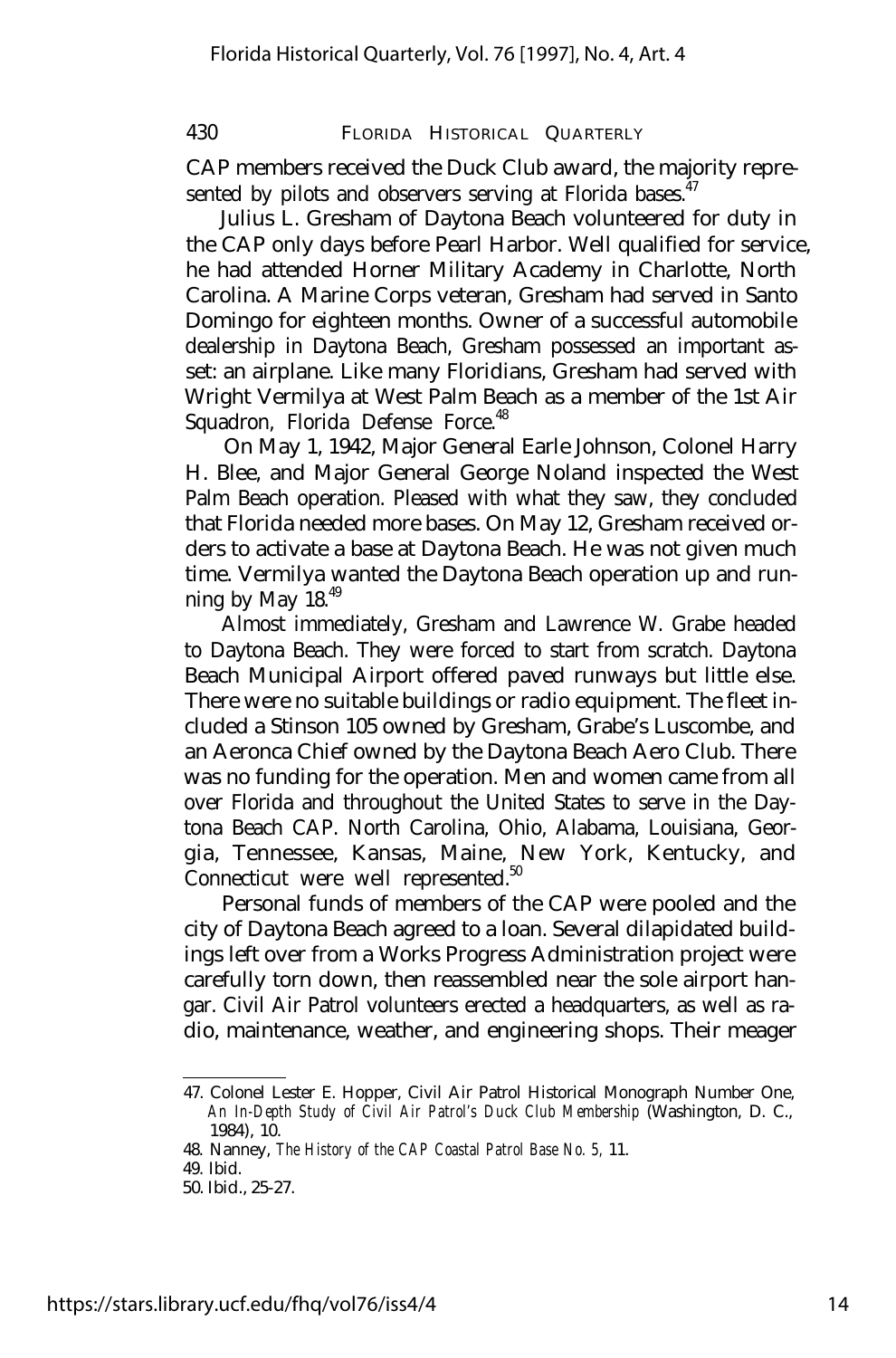funds went toward the acquisition of telephones, radios, and furniture. Tents were erected on the flight line and equipped with cots for the use of pilots between flights. $51$ 

The local chapter of the Red Cross directed by Helen Meeker and Lucille Prettyman offered its assistance to Gresham. Red Cross workers quickly set up a canteen that sold sandwiches, coffee, and cigarettes. The canteen opened at 4:30 a.m. and remained open until late in the night. $52$ 

In a period of only one week, Gresham pulled together his executive and operations staffs. Robert Boynton, operator of a flying service at the Daytona Beach Airport, became operations officer; Clarence Simpson was his assistant. Larry Grabe, whose civilian experience was in the dry cleaning business, became the intelligence officer. Larry Schmarje became the engineering officer; John Ragland, manager of the Daytona Airport, was named the airdrome officer; and Areal C. Sage, an employee of the Florida Bank and Trust, served as head of administration.<sup>53</sup>

As the men filtered in, the base's fleet of airplanes grew. Albert M. Crabtree flew in with his Ranger Fairchild. Ben Handler owned a Waco C-6, Isaac Beatty a Warner Fairchild, H. D. Clinton a Culver Cadet, A. W. Stone a Monocoupe, June Horner a Ranger Fairchild, and Erskine Boyce a Waco.<sup>54</sup>

May 19, the target date for the base's first mission, came and went. Crews were determined for a mission to be flown on May 20. At noon, Julius Gresham scribbled the day's mission on the mission board. Albert Crabtree and David Booher, serving as pilot and observer respectively, were scheduled to fly Crabtree's Fairchild on the base's first mission at 1:30 p.m. Gresham had determined that each flight would be assigned a fruit as its code name. Lime was to be the code name of Crabtree's first flight. Crabtree remarked that he hoped "the flight wouldn't be as sour as the fruit it represented.<sup>"55</sup> Harry Clinton as pilot and Ed Walton as observer were scheduled for a mission at 1:34 p.m.; Bill Tyree and Bill Chastain would take off at 1:40 p.m.; and Ben Handler and Shelburne Carter were scheduled for a 3:00 p.m. mission to Melbourne.<sup>56</sup>

56. Ibid., 12-13.

<sup>51.</sup> Ibid., 11.

<sup>52.</sup> Ibid., 12.

<sup>53.</sup> Ibid.

<sup>54.</sup> Ibid., 25-27. 55. Ibid., 9.

Published by STARS, 1997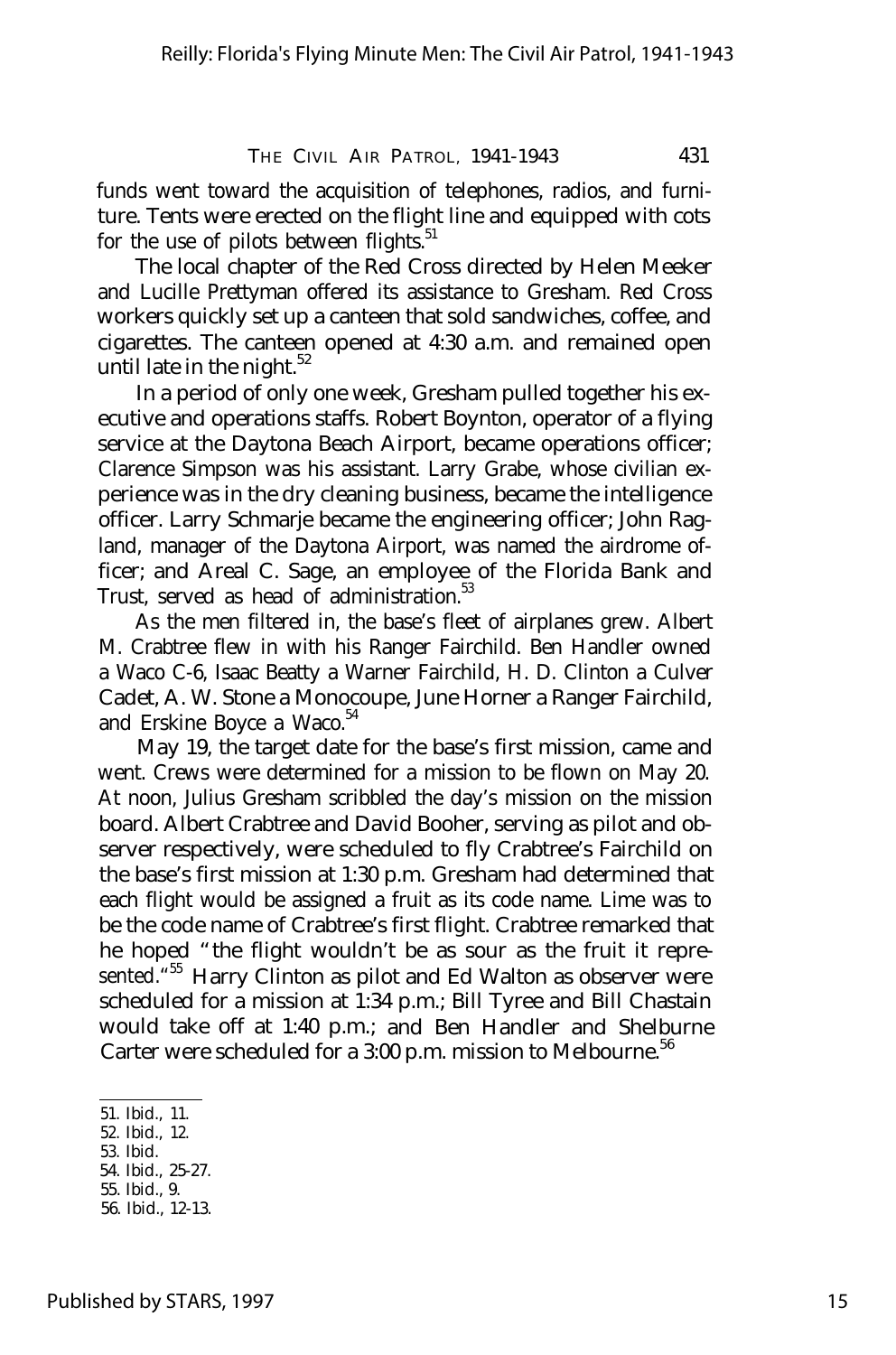Larry Grabe, Julius Gresham, Bob Boynton, and Clarence Simpson briefed the pilots and observers. Following their briefing, the pilots inspected their airplanes. At exactly 1:30 p.m., with little fanfare, Crabtree's Ranger Fairchild lifted off the runway of the Daytona Beach airport and Civil Air Patrol Coastal Patrol Base Number  $5$  was in business.  $57$ 

From that point on, the base became responsible for almost uninterrupted anti-submarine patrols. German submarine, or "pigboat," activity was especially heavy off Daytona Beach. Commander Gresham's pilots did everything in their power to keep a two-hundred-mile area of the coast clear. The base's pilots patrolled the area from Jacksonville to Melbourne. Gresham recalled, "We were in the most sub-infested territory to be found anywhere. "<sup>58</sup> Each day, Gresham's pilots flew more than sixty-five hours of patrol missions. Regular routes included a dawn mission to Melbourne, and 1:00 p.m. and 3:00 p.m. patrols of the Jacksonville and Melbourne sectors. Each day the army and navy made special requests.<sup>59</sup>

Ultimately a total of thirty-nine airplanes were assigned to the base. Accidents were a routine part of daily life. Three aircraft were lost at sea, four were damaged in major ground accidents, and another three were damaged in minor ground accidents.<sup>60</sup>

At a few minutes after 2:00 p.m. on October 28, 1942, while on a routine patrol a few miles off the coast and northeast of St. Augustine, the engine of Albert Crabtree's Ranger Fairchild died, forcing Crabtree to make an in-the-water crash landing. Neither Crabtree nor Lieutenant Francis McLaughlin, his observer, were injured. After floating in the rough waters of the Atlantic Ocean for nearly two hours, they were picked up by the Coast Guard. $61$ 

Less than a month later, another of the base's pilots was forced to crash land at sea. On November 22, while on a patrol fifteen miles east of Daytona Beach, the engine of Lieutenant Lew Rhodes' aircraft suddenly cut out. After crashing, the airplane (owned by Gresham) floated for eight minutes then sank. Rhodes and Lieutenant Gates Clay floated helplessly in the Atlantic Ocean

<sup>57.</sup> Ibid., 13.

<sup>58.</sup> Neprud, *Flying Minute Men,* 36.

<sup>59.</sup> Nanney, *The History of the CAP Coastal Patrol Base No. 5,* 17.

<sup>60.</sup> Ibid., 25-27.

<sup>61.</sup> Ibid., 28.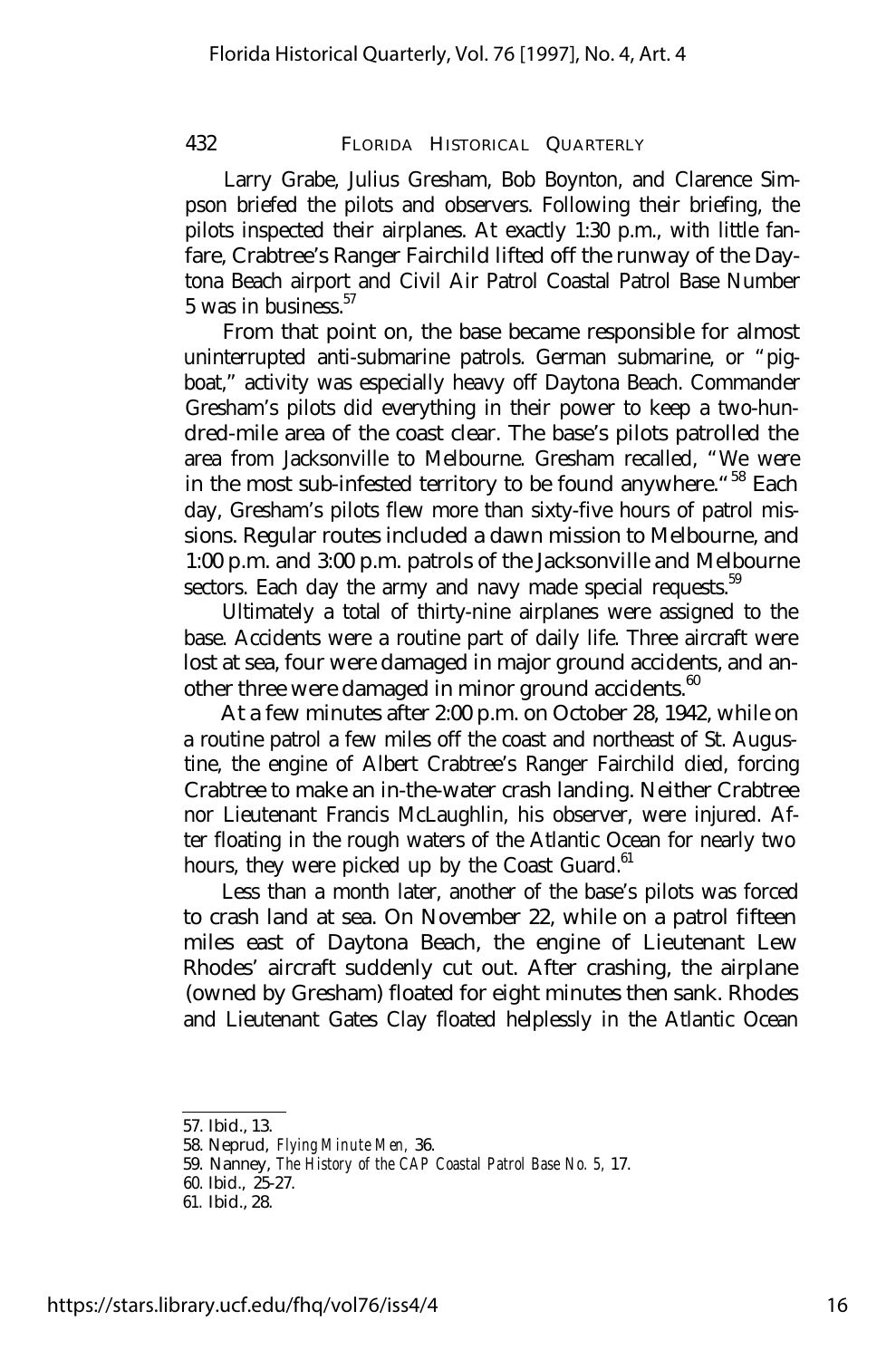for an hour and a half until they were rescued by a navy PBY patrol bomber.<sup>62</sup>

A second airplane owned by Albert Crabtree was lost at sea on February 2, 1943. Lieutenants Wesley C. Wallace and Robert Wimp had flown Crabtree's Stinson Voyager nine miles northeast of Matanzas. Suddenly they experienced engine failure and were forced to ditch in the ocean. Forty minutes after their crash, they were rescued by a passing freighter. The freighter later rendezvoused with a navy crash boat and the two CAP officers were returned to Flagler  $Beach.<sup>63</sup>$ 

On October 1, 1942, Gresham was ordered to move his base to Flagler Beach. Within three weeks, the changeover had been effected, and operations began on October 28. The new base was a major improvement over the Daytona Beach facility. It sported a six-plane hangar, a pilot's lounge, and offices for operations, intelligence, administration, the officer of the day, and the commanding officer. A radio shack complete with a pair of transmitters sat atop the administration building. $64$ 

Most of the data on Florida's Civil Air Patrol activities during this period was considered restricted military information. Unfortunately, details of the day-to-day missions and patrols and encounters with the German "pigboats" are not available. What is known, however, is that from May 19, 1942, through August 31, 1943, 127 men and women served at CAP Coastal Patrol Base Number 5. They suffered no fatalities, and CAP pilots flew in excess of 17,000 hours of operational missions equalling approximately 1.7 million air miles.<sup>65</sup>

In July 1942, Pete Sones was named full-time base commander at the Civil Air Patrol's Coastal Patrol Station Number 13. Activated on July 9, 1942, the base commenced its operation at Tampa's Peter O. Knight Airport. Its initial mission was to perform search and rescue missions for the aircraft flying from the numerous bases in the Tampa Bay area. Pilots from Base 13 took part in frequent simulated bombing attacks designed to teach citizens how to react in the event of German air raids. On one such mission, a fleet of thirty-five Civil Air Patrol airplanes attacked Tampa. The small

<sup>62.</sup> Ibid.

<sup>63.</sup> Ibid.

<sup>64.</sup> Ibid., 16.

<sup>65.</sup> Ibid., 18.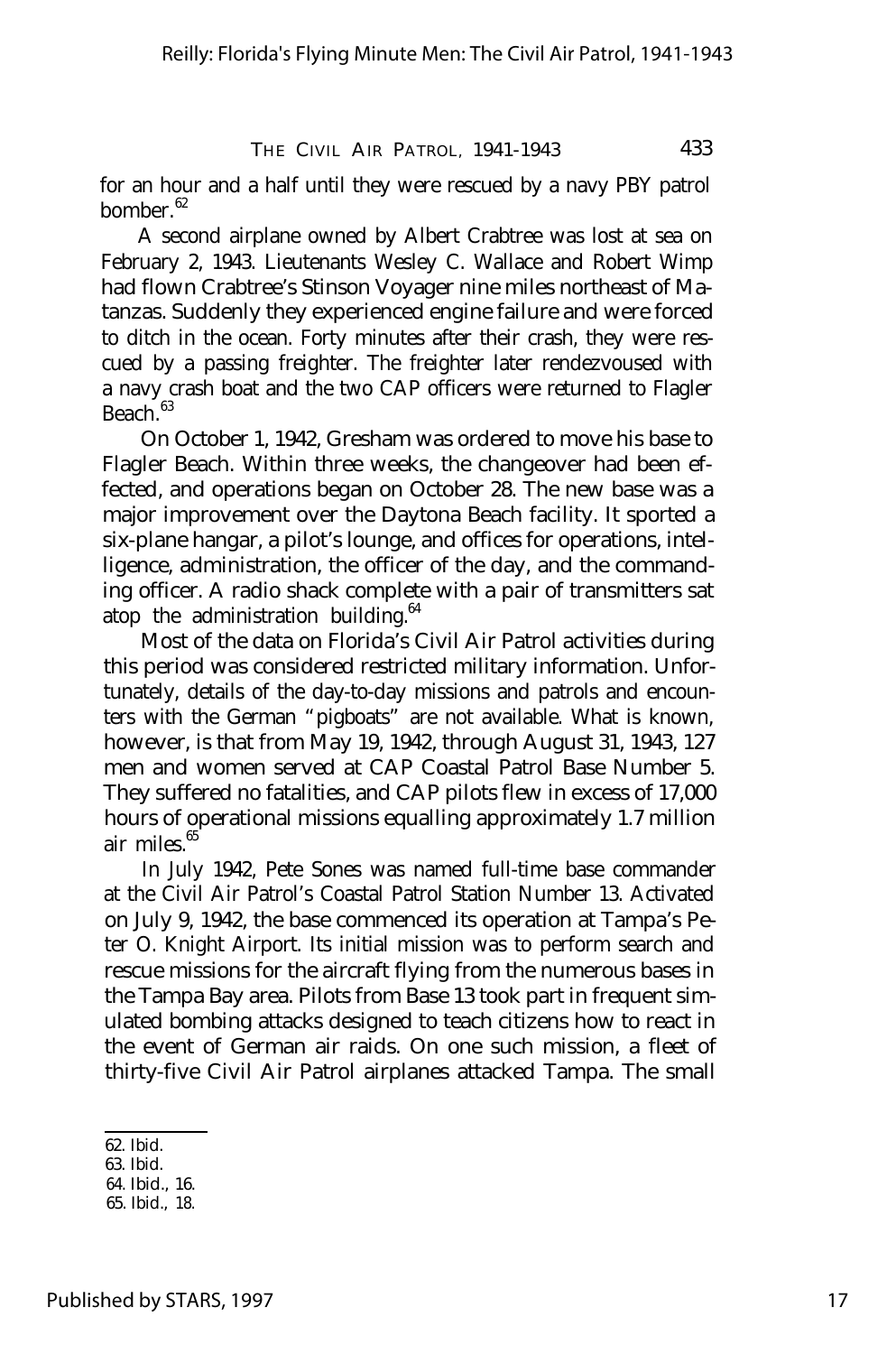

Peter J. Sones of Haines City, Florida, served as commander of the CAP's Coastal Patrol Station Number 13 at Sarasota. Sones received the Exceptional Civilian Service Medal for his service. *Photograph courtesy of Thomas Reilly, Safety Harbor, Florida.*

planes bearing the emblem of a red three-bladed propeller with a white triangle on a blue disc dropped several thousand flour-filled paper bombs. $66$ 

When German submarines began their movement into the Gulf of Mexico, several CAP bases were already established at Gulf coast cities, including Panama City and Sarasota. $67$  When its mission was revised to that of coastal watch, the base at Tampa was relo-

<sup>66.</sup> Lynn M. Homan and Thomas Reilly, *Pete Sones: Racing the Wind* (St. Petersburg, 1996), 46.

<sup>67.</sup> Morison, *History of United States Naval Operations* in *World War II, Volume I,* 279.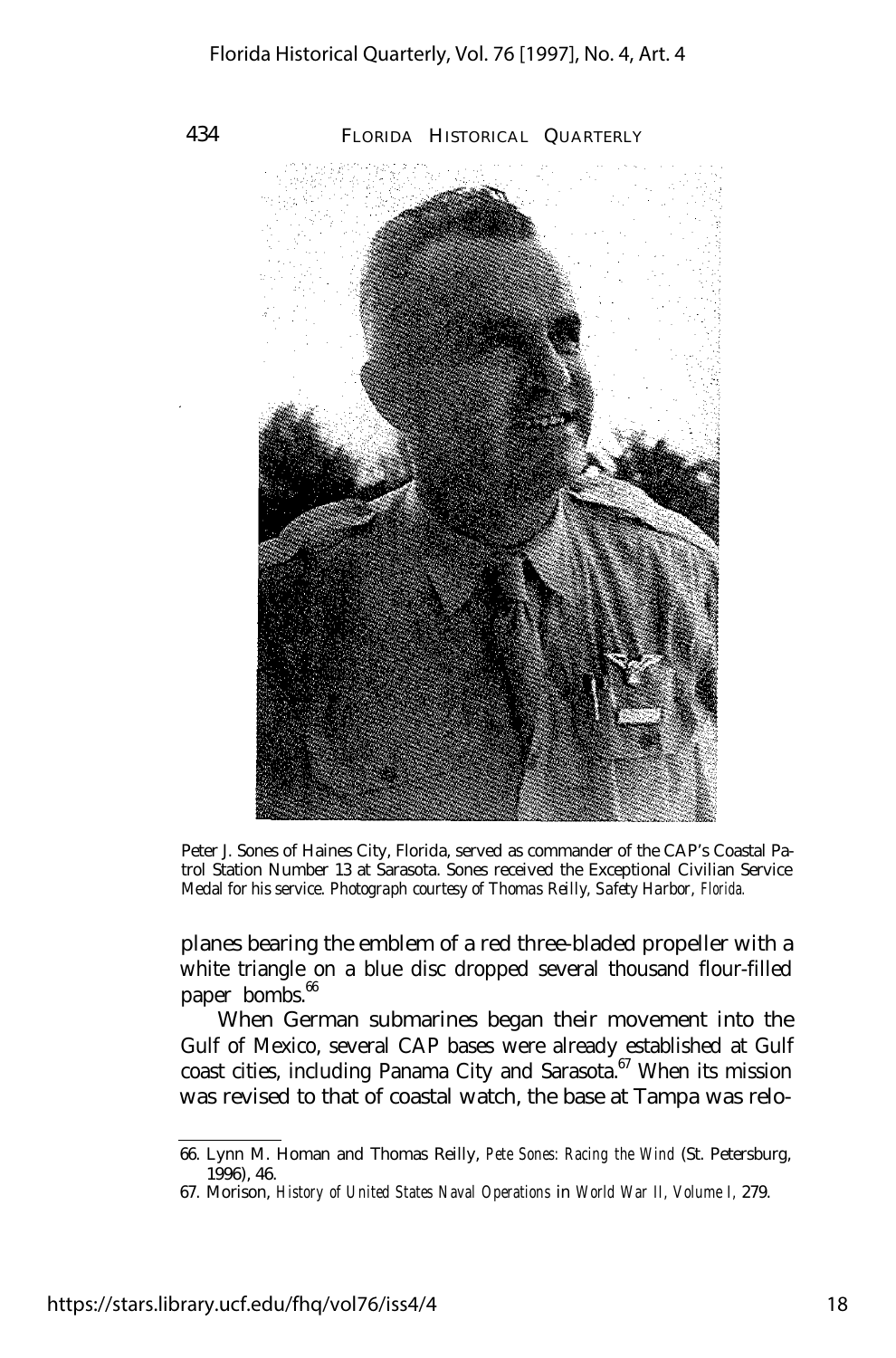cated to Sarasota and headquartered at the municipal airport. Men and women from Orlando comprised the majority of Sones' command. Its first patrol operation was August 7, 1942. Command meant more than giving orders and pushing paper; Sones flew as often as possible. In a period of one year, he flew thirty missions totaling 125 hours using a Stinson Voyager, Stinson Reliant, and a  $Fairchild.$ <sup>68</sup>

While Sones was on active duty in Sarasota, his wife was doing her part for the war effort back in Haines City. As a member of the local civil defense observation team, Eleanor Sones spent many hours on the roof of the Hotel Polk scanning the skies for enemy aircraft.<sup>69</sup>

Pete Sones left the CAP in October 1943 with the rank of major. The average loss per CAP base during the war was one and onehalf men. Under Major Sones' command, Base Number 13 had no serious casualties and no fatalities in approximately eleven thousand flight hours. Twenty-four men under Sones' command received air medals for meritorious achievement.<sup>70</sup>

Obviously not everyone applying for enlistment in the CAP was experienced, and a training program was required. The training curriculum for CAP cadets was intense. The nearly one-inch-thick training manual offered sections on enemy aircraft identification, physical fitness, communications, principles of flight, meteorology, ground work, and navigation. Cadets wore regulation army uniforms with special CAP insignia which included shoulder and cap emblems and an oblong pocket patch. $1$ 

Florida's CAP squadrons performed the mundane tasks along with the exciting and dangerous. While military and civilian personnel searched for scrap iron, the Pensacola squadron located a steel bridge on an abandoned logging road in Florida's panhandle. In the middle of a cold snap in northern Florida in February 1943, twelve CAP airplanes continually flew over eight thousand acres of cultivated farmland to keep the air circulating so that a frost would not form.<sup>72</sup>

<sup>68.</sup> Peter J. Sones, personal flight log, in the possession of Peter J. Sones Jr., Atlanta, Georgia.

<sup>69.</sup> Peter J. Sones Jr. to author, August 1996.

<sup>70.</sup> Colonel Lester E. Hopper, Civil Air Patrol Historical Monograph Number Two, *A Study of Air Medals Awarded to Civil Air Patrol Members,* (Washington, D.C., 1984), 22.

<sup>71.</sup> *Civil Air Patrol Handbook* (Dallas, 1942).

<sup>72.</sup> Neprud, *Flying Minute Men,* 32.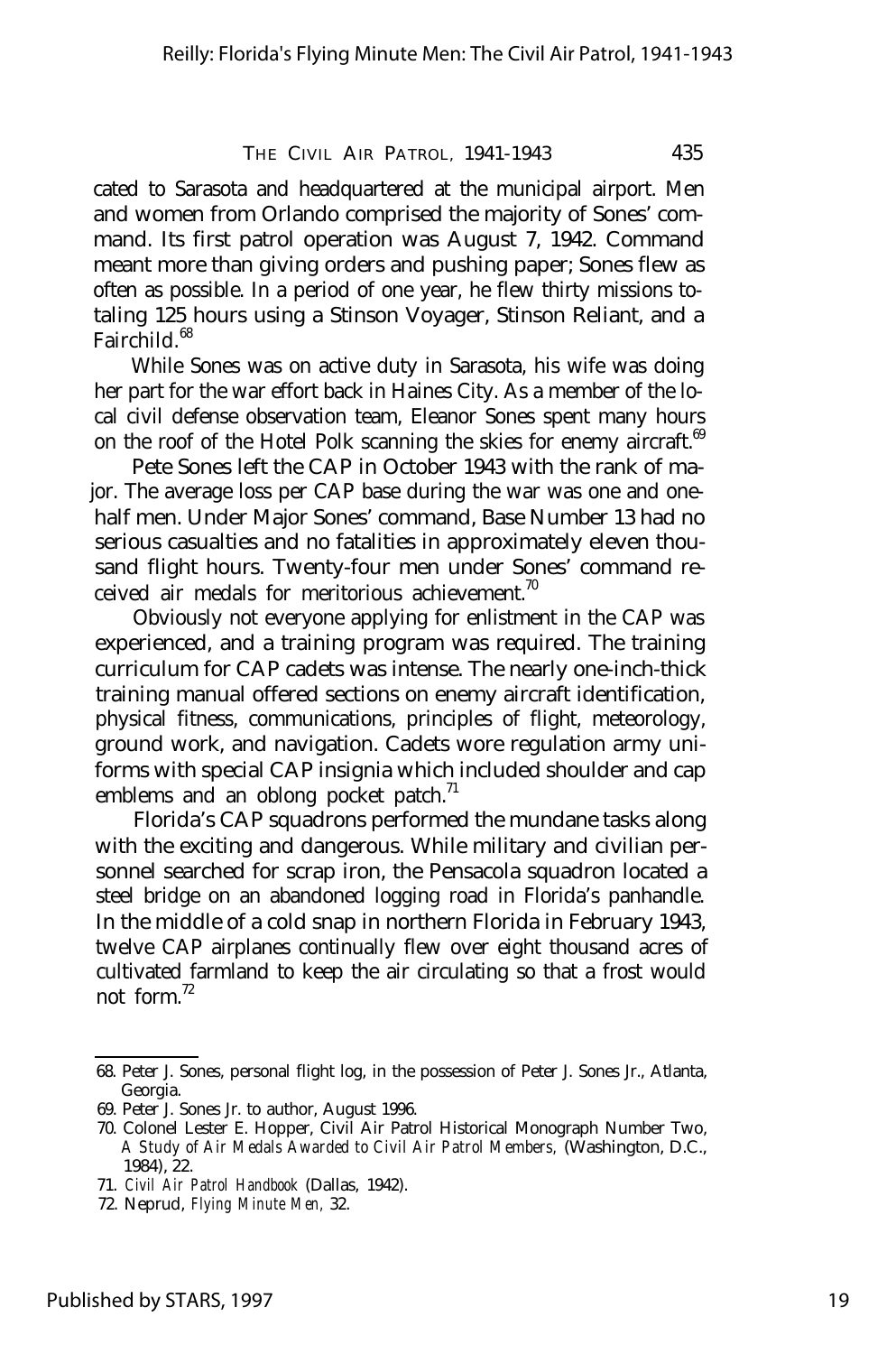The target-towing operation conducted by the CAP was one of the most dangerous duties performed in the war. Several Floridians including Captain Clifton K. Hyatt Jr. of North Miami lost their lives during target towing. An army air forces press release described the operations: "Special reels were installed by the Army in a number of the CAP planes for the unwinding of the cable on which the sleeve targets were towed.<sup>"73</sup> The operations were conducted by two aircraft, one CAP, one army air forces. The intrepid CAP pilots towed targets while army pilots honed their gunnery skills by firing .50 calibre machine guns and 40 mm antiaircraft guns at the targets dragged behind the small one-engine CAP airplanes. The CAP ground crews enlivened the practices by painting caricatures of Hitler and Tojo on the targets.<sup>74</sup>

In November 1945, five Floridians received the Exceptional Civilian Service Medal, the highest armed forces award given to civilians for wartime service, for their Civil Air Patrol duty. General Earle L. Johnson, national commander of the CAP, presented the award to Colonel Wright Vermilya, Lieutenant Colonel Lloyd J. Fales of Coconut Grove, Lieutenant Colonel Julius L. Gresham, Major Earnest Dwyer of Hialeah, and Major Peter J. Sones. All five had been commanders of the Civil Air Patrol's coastal patrol units. General Johnson commended each man "[f]or exceptionally meritorious achievement and for repeatedly exhibiting marked courage in the face of danger while performing regular wartime flying missions. By devoting his efforts loyally and patriotically under difficult conditions in time of national need to the leadership, training and supervision of civilian volunteers engaged in the performance of such wartime missions, he rendered a service to the United States deserving high recognition."<sup>75</sup>

<sup>73.</sup> Civil Air Patrol, Headquarters 32d Army Air Forces Base Unit, Press Release, June 22, 1945, Civil Air Patrol folder 1.

<sup>74.</sup> Ibid.

<sup>75.</sup> *Palm Beach Post,* November 18, 1947. During the war, Vermilya was wing commander and had commanded Patrol Number 3 at Lantana, Florida; Fales was commander of Coastal Patrol Base Number 7 at Miami and later performed tow target duty at San Jose, California. Gresham had been commander of Coastal Patrol Base Number 5 at Flagler Beach, Florida, from May 1942 to December 1943, Tow Target Unit Number 5 at Falmouth, Mississippi, from December 1943 to May 1944, and Tow Target Unit Number 22 at Clinton, Maryland, from May 1944 to July 1945. Dwyer had been commander of Coastal Patrol Base Number 14 at Panama City, while Pete Sones served as commander of Coastal Patrol Base Number 13 at Sarasota from July 1942 to October 1943.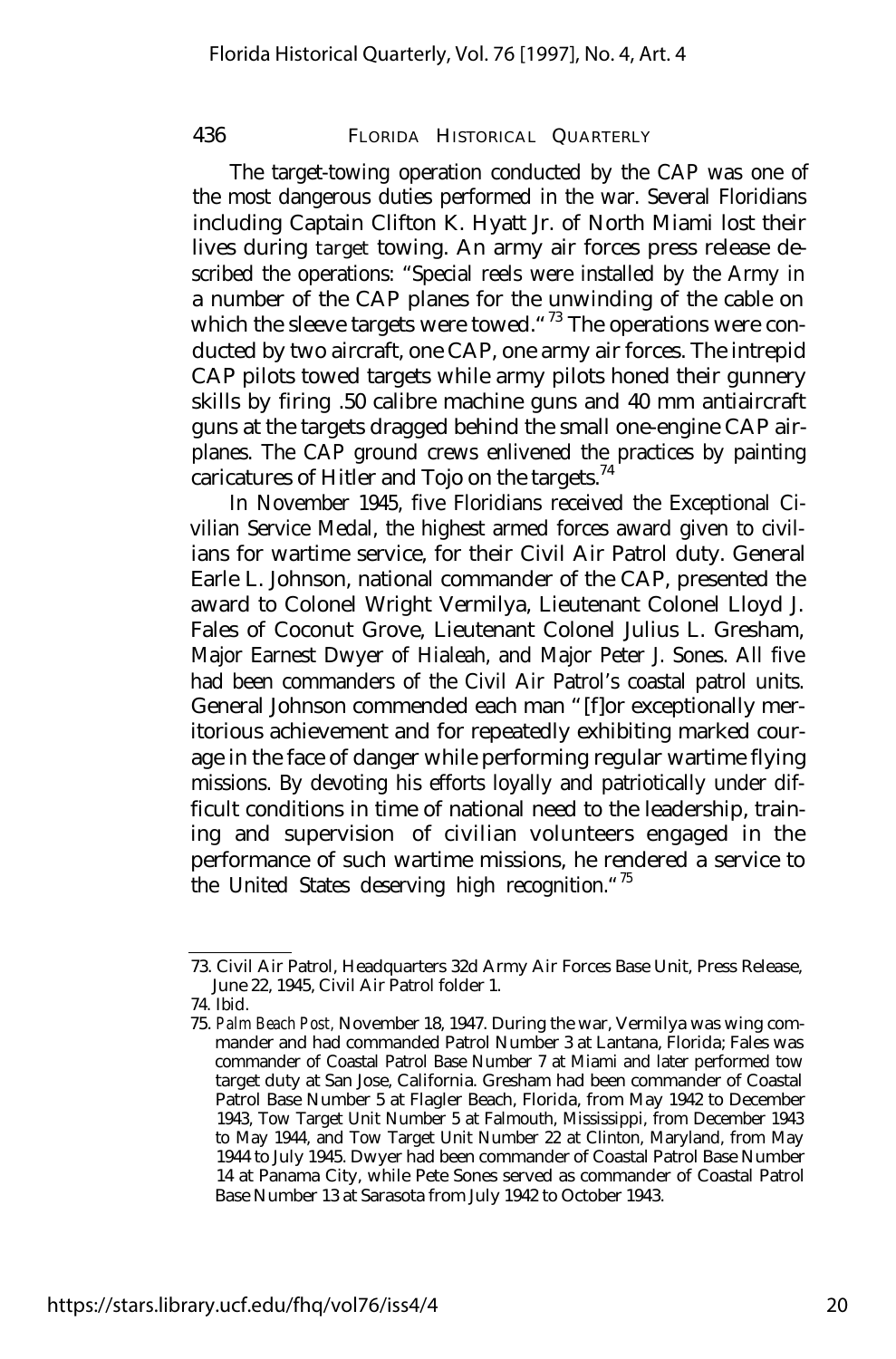Official recognition of the contributions of those in CAP was long delayed. Executive Order Number 9158, dated May 11, 1942, established an Air Medal for use by all branches of the United States military. The Air Medal was awarded for actions in combat or non-combat to individuals "who have distinguished themselves by meritorious achievement while participating in aerial flight. <sup>"76</sup> It was not until 1948, five years following their service, that members of the Civil Air Patrol received the Air Medal. Out of eight hundred and twenty-four air medals issued, Florida base members received more than their fair share with two hundred and five medals.<sup>77</sup>

"The Civil Air Patrol was a crazy idea to begin with. It obviously couldn't work. You can't expect men to volunteer to go through fire and brimstone without pay or glory. <sup>78</sup> This opening paragraph in a story that appeared in *Colliers' Magazine* in April 1943 was obviously wrong. American men and women had volunteered in droves, lost their lives, and made little money as a result. The Civil Air Patrol made sense from a purely statistical standpoint. In 1941, the civil aviation force in the United States was "25,000 light aircraft, 128,000 certified pilots, and over 14,000 aircraft mechanics. "<sup>79</sup>

The Civil Air Patrol was made an auxiliary unit of the army air forces on April 29, 1943.<sup>80</sup> At the time of changeover of the CAP to the War Department, Robert A. Lovett, assistant secretary of war for air, told the press, "It is our intention to continue to make use of CAP in every field where the expense in men, money, and materials is justified as part of the over all war effort, including in that objective the importance of increasing the flying experience of a large number of civilians and stimulating and developing interest in aviation among all our citizens, particularly the younger men.<sup>481</sup>

In August 1943, the CAP coastal patrol mission was discontinued; there were now twenty-one coastal patrol bases. Henry "Hap" Arnold, general of the army air forces, said the CAP "[s]et up and went into operation almost overnight. It patrolled our shores— performed the anti-submarine work— at a time of almost desperate national crisis. If it had done nothing beyond that, the Civil Air Patrol

<sup>76.</sup> Hopper, *A Study of Air Medals Awarded to Civil Air Patrol Members,* 1-2.

<sup>77.</sup> Ibid., 2.

<sup>78.</sup> *Colliers' Magazine,* April 24, 1943, 8.

<sup>79.</sup> Civil Air Patrol, pamphlet, "Introduction to Civil Air Patrol," 1976, p. 2, in author's possession.

<sup>80.</sup> Morison, *History of United States Naval Operations in World* War *II, Volume I,* 278.

<sup>81.</sup> *Aviation Magazine,* June 1943, 93.